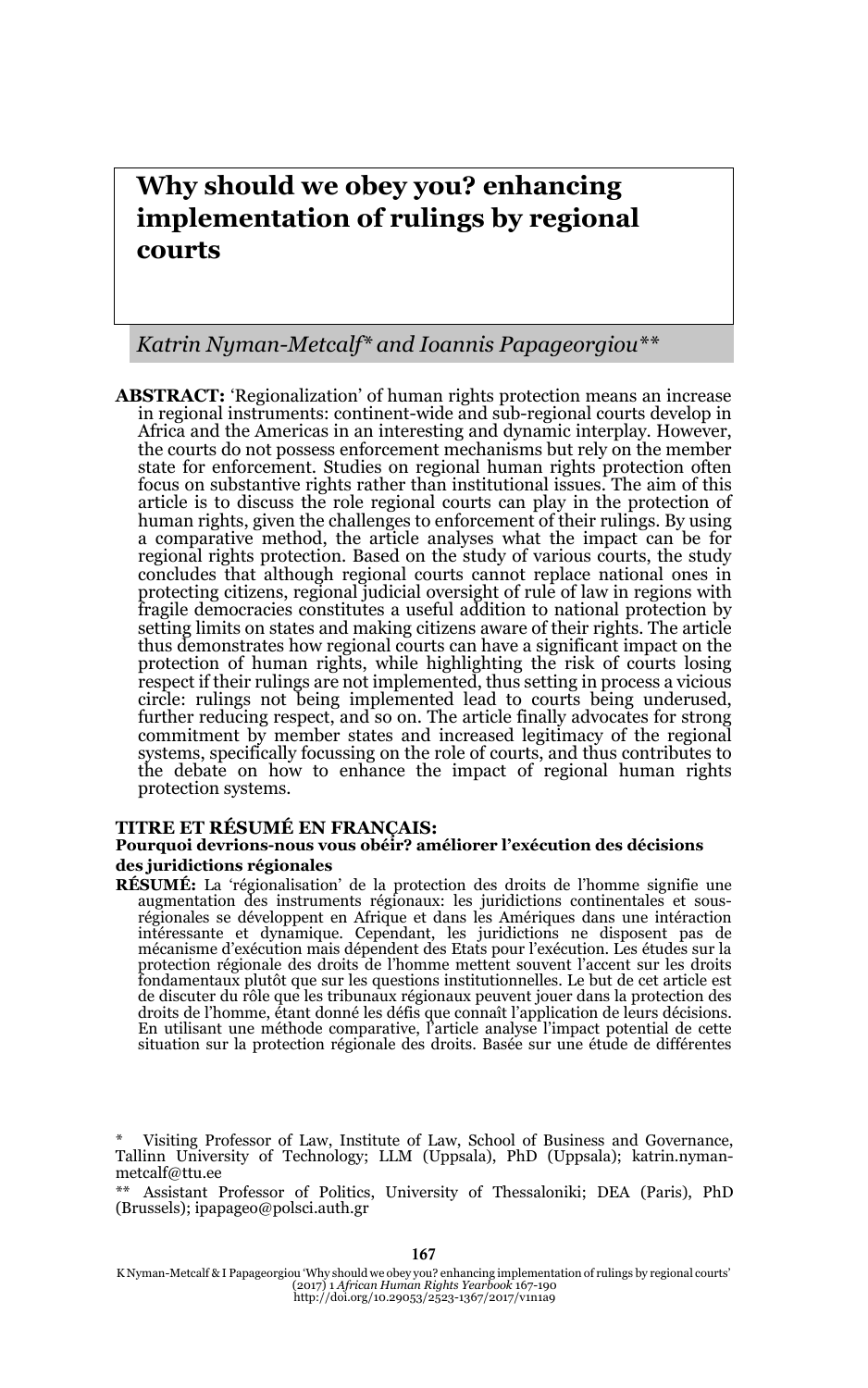#### 168 *Nyman-Metcalf and Papageorgiou/Implementation of rulings by regional courts*

juridictions, l'article conclut que les juridictions régionaux ne peuvent pas remplacer les juridictions nationales dans la protection des citoyens mais que le contrôle judiciaire régional de l'état de droit dans les régions où il y des démocraties fragiles renforcement utilement la protection nationale en fixant des limites aux Etats et en sensibilisant les citoyens sur leurs droits. L'article démontre ainsi comment les tribunaux régionaux peuvent avoir un impact significatif sur la protection des droits de l'homme, tout en soulignant le risque que ces juridictions perdent en légitimité si leurs décisions ne sont pas appliquées, créant ainsi un cercle vicieux: si les décisions ne sont pas appliquées, les juridictions seront sous-utilisées, réduisant davantage le respect et ainsi de suite. L'article plaide enfin pour un engagement fort des Etats et une légitimité accrue des systèmes régionaux, en se concentrant spécifiquement sur le rôle des tribunaux, et contribue ainsi au débat sur la manière d'améliorer l'impact des systèmes régionaux de protection des droits de l'homme.

**KEY WORDS:** regional integration, Africa, the Americas, human rights, regional courts; enforcement

#### **CONTENT:**

| $\mathfrak{p}$ |     |  |
|----------------|-----|--|
|                | 2.1 |  |
|                | 2.2 |  |
|                |     |  |
|                |     |  |
|                | 3.1 |  |
|                | 3.2 |  |
|                |     |  |
| $\overline{4}$ |     |  |
| 5              |     |  |
|                |     |  |

### **1 INTRODUCTION**

For the past several decades, we have witnessed an increasing 'regionalization' of human rights protection, evidenced by the proliferation of regional human rights instruments and the establishment of judicial or quasi-judicial mechanisms for the promotion and protection of human rights in several regional integration systems. This takes place at the level of continent-wide human rights organs as well as via courts of sub-regional integration organisations. Although Europe is the continent with the oldest and furthest reaching integration in the shape of the European Union (EU), as well as the oldest human rights court, the European Court of Human Rights, recent developments in, especially, Africa and South and Central America are dynamic. These regions provide interesting examples of the impact of regional systems, often projected against a background of less than perfect democratic systems in their member states. Regional human rights courts can provide support for organs within states in ongoing processes of democratisation and improved protection of rights, where different national bodies may be pulling in different directions. We also see how the interaction between subregional and continent-wide organisations creates a dynamic for the protection of rights, often despite that the relationship between subregional and continent-wide bodies is not specified.

Regional courts show a variety of competences. At times, their powers appear surprisingly wide, in particular given that the level of integration within the regional system in question may not be so high.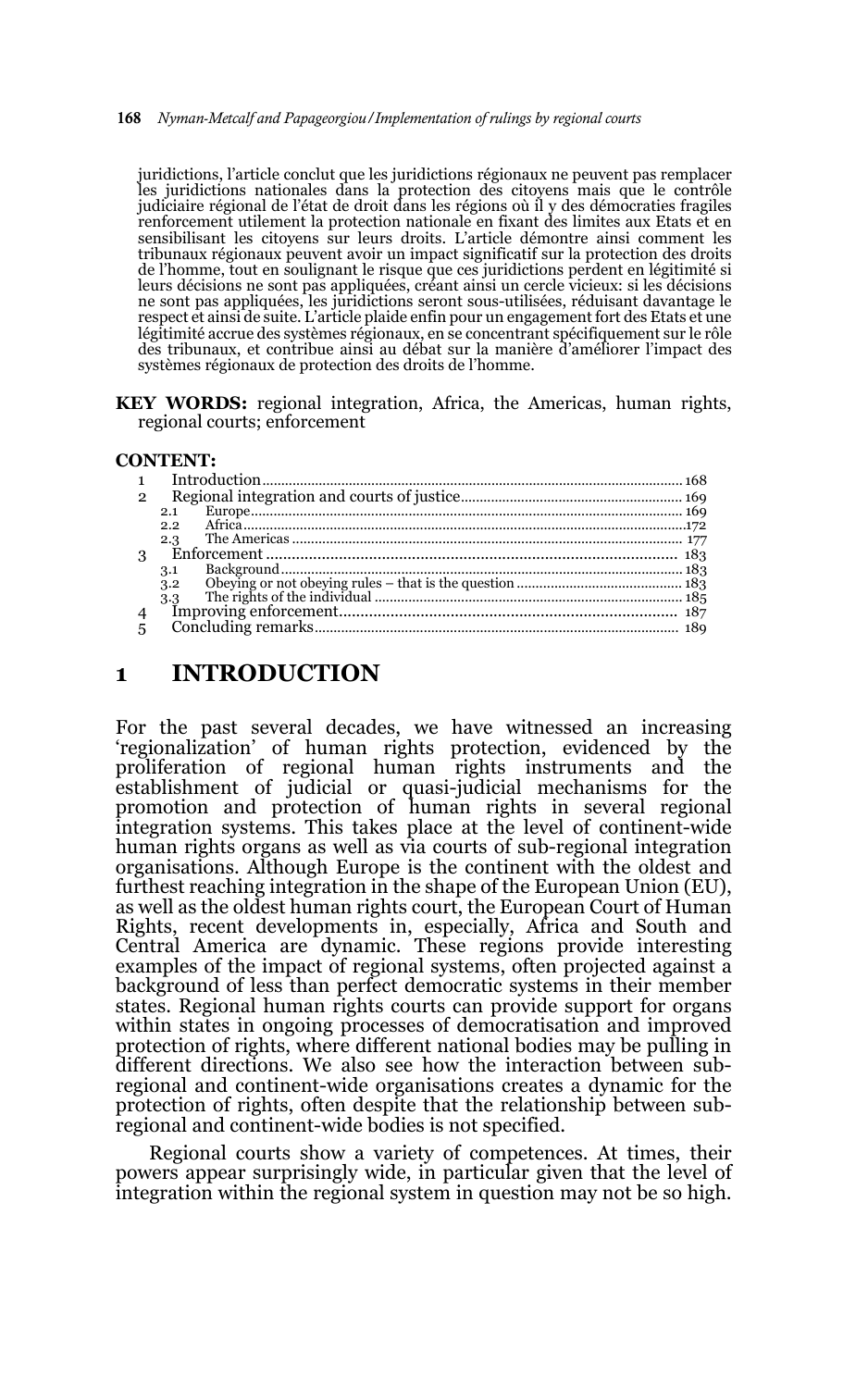Their powers usually include the right to interpret the regional integration rules and solve disputes arising therefrom. In addition, some courts are entrusted with quasi-constitutional competences, for instance, upholding principles of democracy and rule of law and resolving conflicts between the various branches of State power. Contrary to Europe, where there has been a relatively clear distinction between regional integration courts and regional human rights protection courts, in other continents although there are specialised regional human rights courts, other courts also deal with human rights or more widely with the protection of the rights of individuals, either as explicitly included in the court's competence or derived from interpretation of general principles. Nevertheless, one common feature in all these schemes is how decisions of the courts can be and are enforced against member states. This question is less well developed than substantive rights although it is a major one and there is a danger that failure to enforce decisions leads to an erosion of the respect for the regional courts.

The objective of this analysis is to highlight how regional systems of political and judicial oversight, especially in weak or fragile democratic systems, can be a useful addition to national judicial or other mechanisms of protection of human rights and rule of law and control of the executive. The article analyses if and how decisions of regional courts can have a real impact, even in the absence of effective regional enforcement systems. We examine the various courts in Africa and in the Americas to draw conclusions through a comparative analysis as to the validity of the article's hypothesis: Is it possible to use regionalisation of human rights to enhance their protection and promote rule of law at national level? And if yes, how can enforcement of decisions of courts of regional integration organisations be ensured and enhanced?<sup>1</sup>

# **2 REGIONAL INTEGRATION AND COURTS OF JUSTICE**

### **2.1 Europe**

This article will not go into any detail on the European regional courts. However, as both the Court of Justice of the European Union and the European Court on Human Rights have served as models for many regional courts, some salient European issues will be briefly touched upon as a background. The matter of enforcement is interesting in this context, as even these far-reaching regional integration systems with powerful courts lack designated enforcement mechanisms. courts lack designated enforcement mechanisms. Responsibility for enforcing decisions by both the Court of Justice of

<sup>&</sup>lt;sup>1</sup> Reflections in this article are based on interviews by the authors at the mentioned courts in Africa and the Americas, during study visits in February 2015 (the Americas) and February - April 2016 (Africa), supported by a travel grant from the Folke Bernadotte Academy as part of the latter's Rule of Law programme.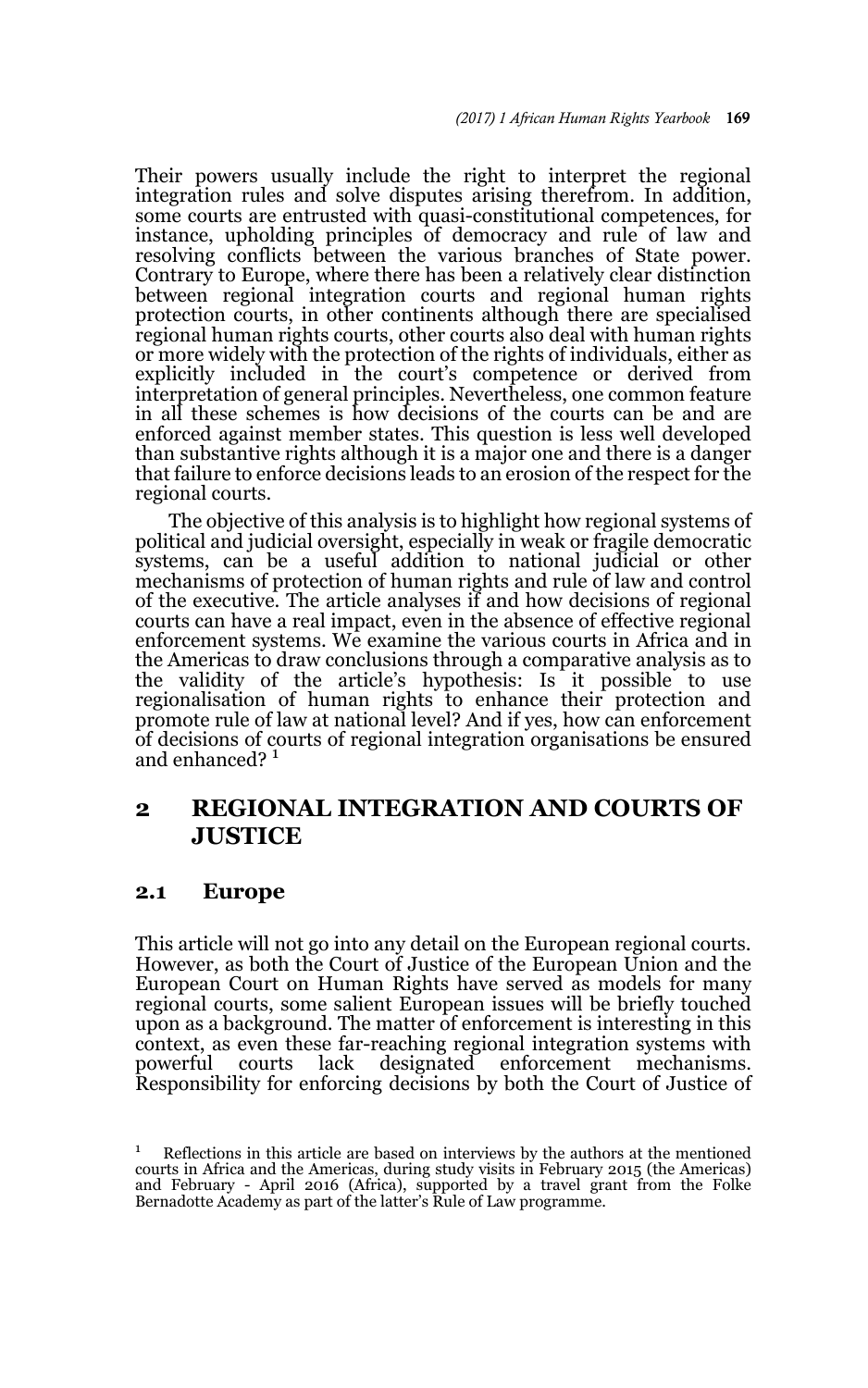the European Union and the European Court of Human Rights lies with member states, which are not only obliged to ensure adherence to the rulings of the courts in the specific cases but also to modify laws and practices in line with any decision. The systems include various guarantees and mechanisms to ensure that enforcement takes place – making member states the tools for the common policy.

When the EU was created, it did not have a mandate for human rights. However, as integration deepened as well as widened, it became clear that human rights issues were intertwined with such matters that were in the EU competence, as free movement, trade and others. In recent years, there has been a dynamic development of human rights protection in Europe, with the EU and the Court of Justice of the European Union assuming competence over human rights to the extent that these rights are linked to  $\overline{EU}$  areas of competence;<sup>2</sup> this tendency was enhanced with the adoption in 2000 of the Charter of Fundamental Rights of the EU that became binding in  $2009<sup>3</sup>$  and with the ongoing debate of the EU as an organisation adhering to the European Convention of Human Rights (European Convention).<sup>4</sup> After the fall of communism and the discussion of enlarging the EU, adherence to the Council of Europe (CoE) and its human rights instruments became a prerequisite for EU membership through the so-called Copenhagen criteria.5

Mattli calls organs of the EU like the Court of Justice of the European Union (and the European Commission) 'commitment institutions'. The powers of these organs mean that implementation of rights is not only in the hands of the member states.<sup>6</sup> The institutions can ultimately decide on suspension of member states and limitations of their rights, but their daily monitoring of the application of EU law is normally more important than any strong action to sanction member states.

In addition to the Court of Justice of the European Union, Europe has the most powerful regional human rights court, the European Court of Human Rights, which implements the European Convention in the context of the CoE. Enforcement is formally in the hands of the CoE Committee of Ministers, but member states are under strong pressure

<sup>2</sup> T Kerikmäe 'EU Charter: Its nature, innovative character, and horizontal effect' in T Kerikmäe (ed) *Protecting human rights in the EU* (2014) 6.

<sup>3</sup> http://ec.europa.eu/justice/fundamental-rights/charter/index\_en.htm (accessed 6 July 2017).

<sup>4</sup> The first explicit reference in EU law of the ECHR was in the Maastricht Treaty 1992. Similar standards of human rights had also earlier been implemented by the CJEU.

<sup>&</sup>lt;sup>5</sup> The Copenhagen criteria were established by the Copenhagen European Council in 1993 and strengthened by the Madrid European Council in 1995. They include three main sets of conditions, the first of which (the so-called political criteria) require from a membership candidate to fulfill the conditions of "stability of institutions guaranteeing democracy, the rule of law, human rights and respect for and protection of minorities". https://ec.europa.eu/neighbourhood-enlargement/policy/glossary/terms/accessioncriteria\_en (accessed 7 July 2017).

<sup>6</sup> W Mattli *The logic of regional integration* (1999) 13-15. See also D Webber 'Regional integration in Europe and Asia' in B Fort & D Webber (eds) *Regional Integration in East Asia and Europe: convergence and divergence* (2006) 302.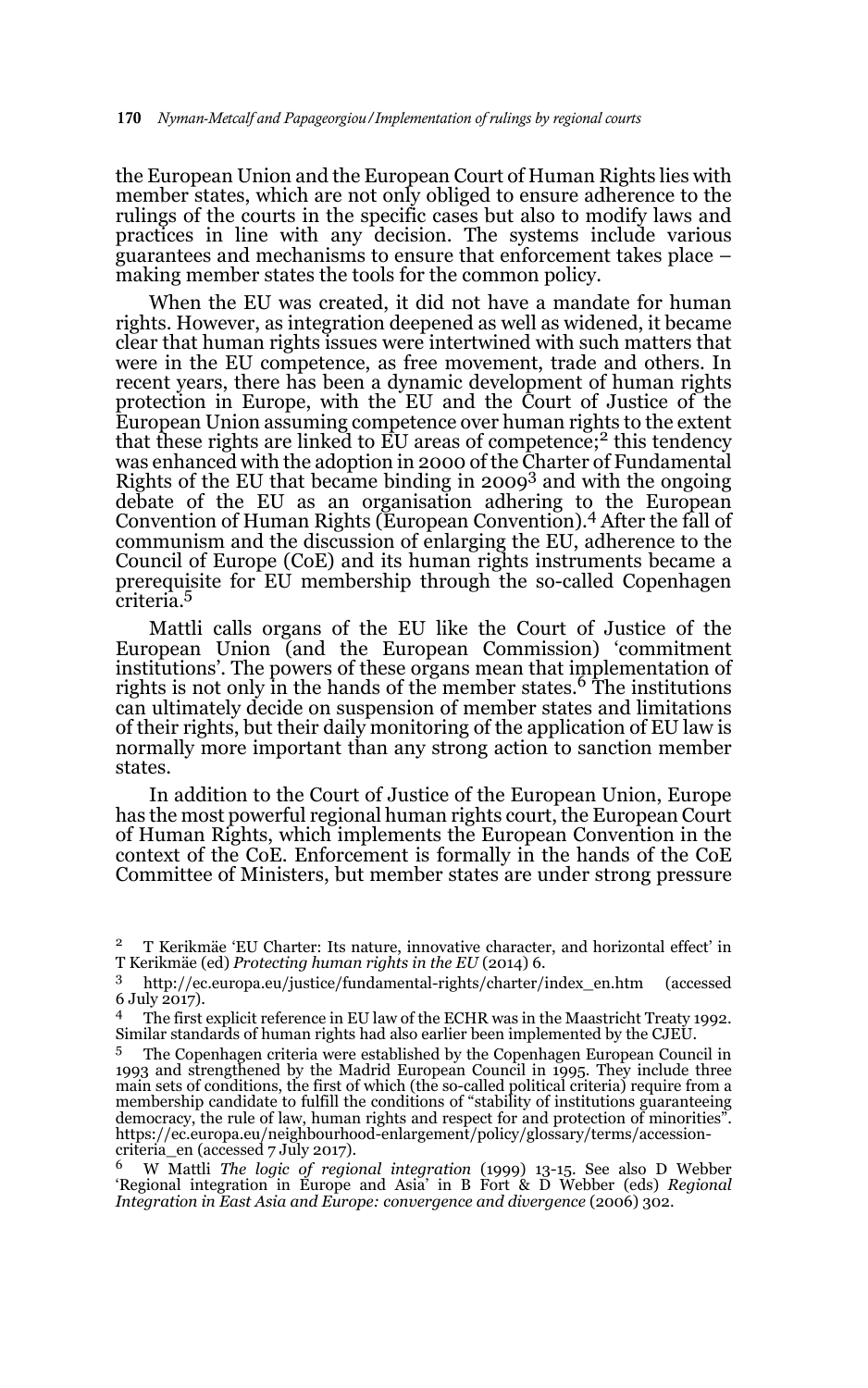both from their peers and from public opinion to implement rulings. It is not a genuine 'name and shame' policy but, to a large extent, acts as such. Furthermore, the Committee of Ministers possesses the 'nuclear option' of suspension and expulsion of a state as a reaction to its failure to meet human rights requirements.<sup>7</sup> This measure has never been fully used, although it was close to being applied in 1969 against Greece,<sup>8</sup> then a military dictatorship.<sup>9</sup> With a larger and a more diverse membership in the Council of Europe, with states such as Russia, Turkey and Azerbaijan that are not or no longer democratic, one could imagine more instances of use of the suspension possibility although this has not been the case in practice. A 'nuclear option' also exists in the EU after the Treaty of Nice<sup>10</sup> in the form of suspension of membership for violations of values of the Union.<sup>11</sup> Again, this option has not been used although it has been aired recently vis-à-vis Hungary and Poland following a number of government interferences with the principles of separation of powers, media freedom and freedom of education.<sup>12</sup>

Nowadays, the EU has become such an important player on the global stage that the human rights commitments that member states have via other organisations or treaties could be affected by EU membership. Already in 2000, the Court of Justice of the European Union stated that measures incompatible with human rights are not acceptable in any conflict between EU law on specific matters (like free movement) and human rights provisions.13 This was stressed again in the *Kadi* case, which found that human rights obligations supersede even other international obligations (like commitments of member states as UN members to institute sanctions).<sup>14</sup>

<sup>7</sup> Article 8 of the Statute of the CoE (ETS No 001, London 3 August 1949) provides for the suspension of rights of representation and, eventually, the expulsion of 'any member of the Council of Europe which has seriously violated Article 3 [of the Statute, namely principles of rule of law and of human rights and fundamental freedoms]'.

<sup>8</sup> Applications 3321/67 (*Denmark v Greece*), 3322/67 (*Norway v Greece*), 3323/67 (*Sweden v Greece*), and 3344/67 (*Netherlands v Greece*).

The Greek government declared that it did not intend to respect the rights enshrined in the ECHR and eventually the country withdrew from the CoE and denounced the Convention before it could be expelled. See C Ovey & RCA White *Jacobs & White: The European Convention on Human Rights* (2006) 504.

In force since 2003.

<sup>&</sup>lt;sup>11</sup> Article 7 of the Treaty of the European Union (Treaty of Lisbon) provides that the EU member states, 'acting by unanimity' (without the participation of the member state concerned) 'may determine the existence of a serious and persistent breach by a member state of the values referred to in Article 2' (namely respect for human dignity, freedom, democracy, equality, the rule of law and respect for human rights, including the rights of persons belonging to minorities) and suspend the participation and rights of this state.<br><sup>12</sup> In July 2016, the Commission adopted a Rule of Law Recommendation on the

situation in Poland (see relevant press release in http://europa.eu/rapid/press-release\_IP-16-2643\_en.htm) which is still pending. Concerning Hungary, the European Parliament, in a resolution adopted in May 2017, requested from the Commission "to launch a formal procedure to determine whether there is a clear risk of a serious breach" of EU values by Hungary (see European Parliament resolution of 17 May 2017 on the situation in Hungary  $\overline{P}8\overline{T}A(2017)0216$ .

<sup>13</sup> Case C-112/00 *Schmidberger.*

<sup>14</sup> Cases C/402/05P and 415/02P *Kadi v Council.*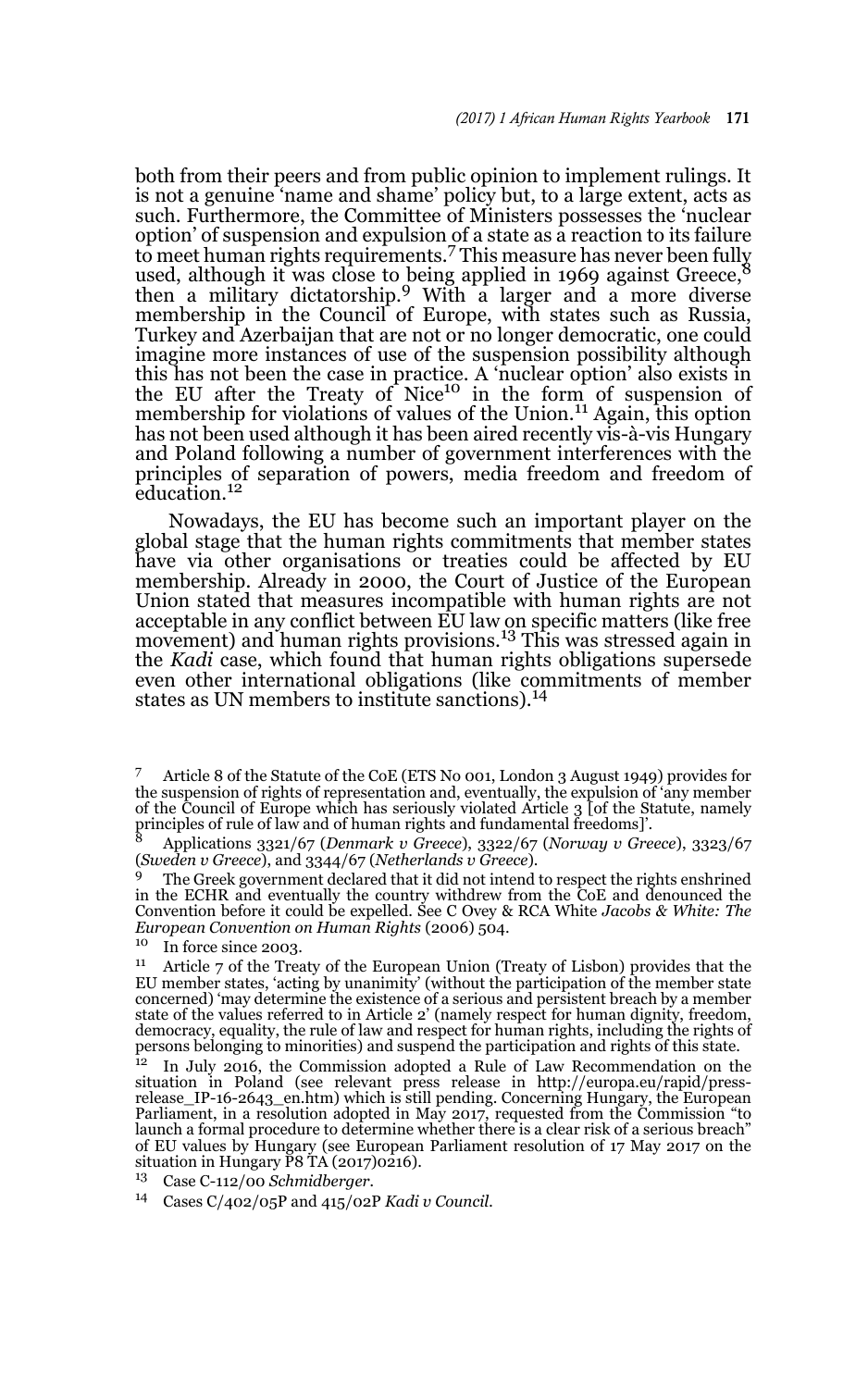From the above, it becomes evident that human rights form part of European law in a wide sense and permeate decisions of regional as well as national organs. What perhaps is the main characteristic of the European legal system is the well-developed interplay between the regional and the national, with national organs being obliged to implement European decisions and having a set framework for doing so, with oversight by the European organs.

### **2.2 Africa**

The African continent is home to many regional integration organisations. The African Charter on Human and Peoples' Rights (also called the Banjul Charter) was adopted in 1981 by the then Organization for African Unity (OAU) and entered in force in 1986.15 Several regional integration instruments in Africa have been inspired by European counterparts, but the Charter shows examples of both different and<br>more innovative rights.<sup>16</sup> Nevertheless, it has not yet reached the level of impact of the European system and its monitoring system is less innovative than the substantive rights. There still appears to be a significant amount of scepticism among African leaders concerning 'interference' in internal affairs. Reforms of the human rights system have aimed at improving the impact of the human rights provisions, as the history of the regional system shows that this has been the weak point within the system. For instance, the African Commission on Human and Peoples' Rights (African Commission),<sup>17</sup> which was set up in 1987, was vested with many competences but monitoring procedures, reporting requirements, inter-state and individual<br>complaints procedures were not well developed or efficient.<sup>18</sup> Eventually, the African Commission started formulating recommendations in which it urged, requested or appealed to member states to undertake actions in order to enforce its decisions.<sup>19</sup>

The African Court on Human and Peoples' Rights (African Court) was established by the Protocol to the African Charter on Human and Peoples' Rights on the Establishment of an African Court on Human and Peoples' Rights (African Court Protocol), adopted by the OAU in June 1998. The Protocol came into force on 25 January 2004 and the Court started operating in 2008. It is based in Arusha, Tanzania. It

- <sup>18</sup> Nowak (n 15 above) 203–214.
- <sup>19</sup> Van der Linde & Louw (n 16 above) 181

<sup>15</sup> M Nowak *Introduction to the international human rights regime* (2003) 203-214.

 $16$  For example, the African human rights system was the first to include the right to a satisfactory environment as a human right. This right was interpreted in the *Ogoniland* case (Communication 155/96 The Social and Economic Rights Action Centre and<br>another against Nigeria). See M van der Linde & L Louw 'Considering the<br>interpretation and implementation of article 24 of the African Charter on Peoples' Rights in light of the SERAC communication' (2003) 3 *African Human Rights Law Journal* 170.

<sup>&</sup>lt;sup>17</sup> The African Commission on Human and Peoples' Rights was established by the African Charter, and inaugurated on  $2$  November 1987 in Addis Ababa, Ethiopia. The Commission's Secretariat is located in Banjul, The Gambia.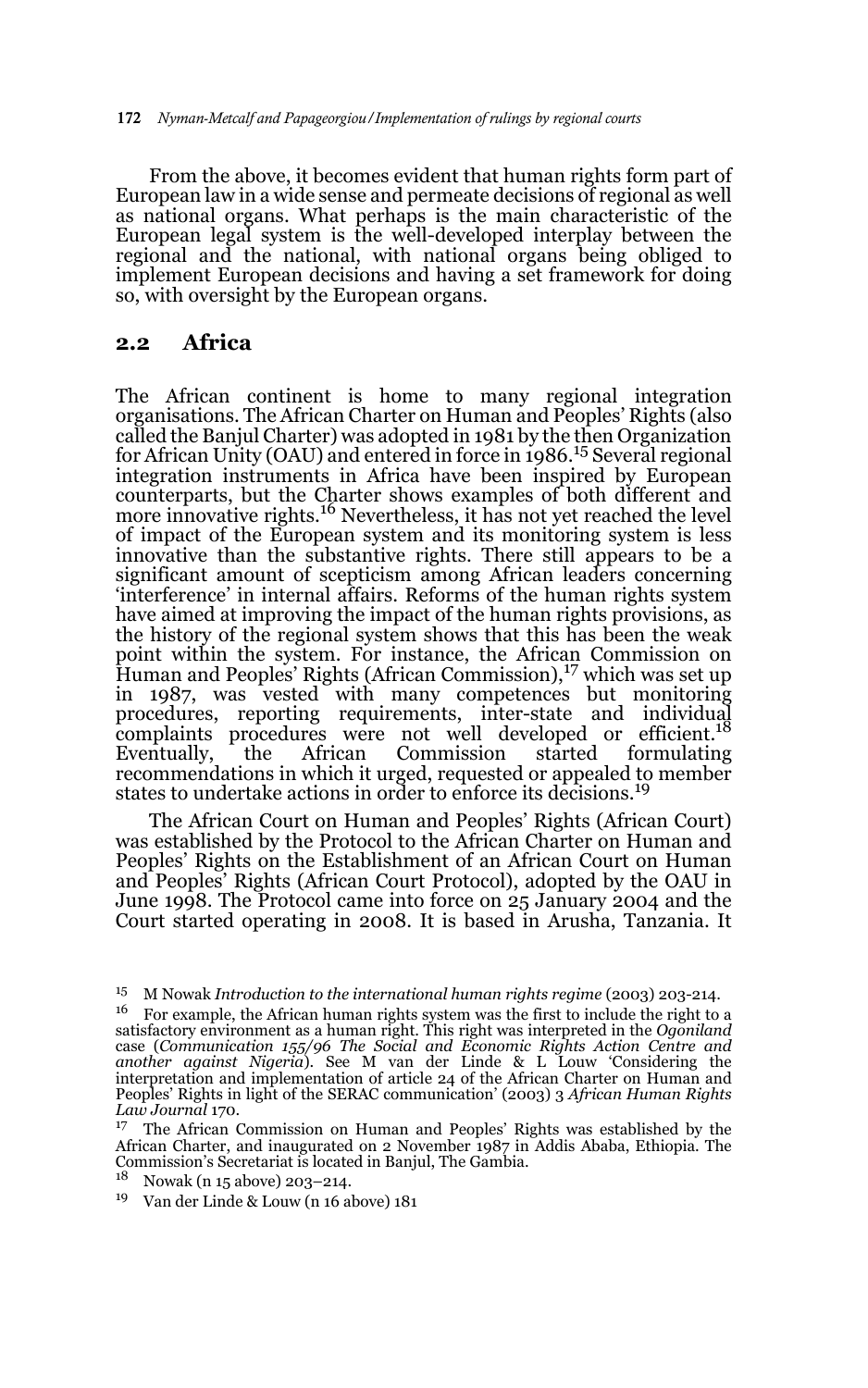issued its first ruling in 2009 and the Rules of Procedure of the Court were adopted in 2010. Until now, only a handful of states<sup>20</sup> have made the declaration recognising the competence of the African Court to receive cases brought by individuals, which was the most significant development in human rights protection in Europe. A feature of the African human rights system with a Commission as well as a Court is that the two organs are quite independent from one another. There is even a certain competition between them, even if the trend is toward greater co-operation, as the Court will hopefully assume a greater role. Work is ongoing21 concerning the possibility for the Court to deal with international criminal cases, following the criticism – very common in Africa – that the International Criminal Court is prejudiced towards<br>Africa.<sup>22</sup>

Until September 2017, the African Court has issued decisions in 38 cases and given three interpretations of judgements; it has 88 pending cases.<sup>23</sup> This number is very low considering the size of the African continent and we can see that the degree of enforcement varies. For instance, recent decisions by the Court show partial, almost full or no follow-up at all. In the joined Application 9 and 11/2011 *Tanganyika Law Society and Legal and Human Rights Centre and Reverend Christopher Mtikila v Tanzania* (13 -14 June 2013), Tanzania was ordered to take constitutional, legislative and other measures within a reasonable time to remedy the violations, as well as to publish the judgment in a specified manner. The judgment was published to some extent but no other measures had been taken by the end of 2016.<sup>24</sup> In other cases against Tanzania,  $^{25}$  the country had not reported on any measures taken.26 As for Burkina Faso (*Zongo & others,* Application 13/2011), the country had met with requirements to pay compensation as well as enabled the case in question to be reopened in the national courts, leading to the prosecution for murder of the indicted persons. However, in this case, the country had not adequately published the ruling of the Court.<sup>27</sup> A pattern that has been observed is that states often do abide by the obligations set by the specific decision but do not take actions to deal with the underlying root causes of violations.

The African Union (AU) shows evidence of potential as a regional integration organisation but has until now fewer accomplishments of

<sup>23</sup> http://en.african-court.org/index.php/12-homepage1/1-welcome-to-the-africancourt (accessed 10 October 2017).

<sup>24</sup> *African Court Activity Report* 2016 (EX.CL/999(XXX), 22-27 January 2017

<sup>25</sup> *Thomas v Tanzania*, Application 5/2013 (20 November 2015), *Nganyi and 9 Others v Tanzania,* Application 6/2013 (18 March 2016) (n 24 above)*.*

<sup>26</sup> *African Court Activity Report 2016* (n 24 above)*.*

<sup>27</sup> *African Court Activity Report 2016* (n 24 above)*.*

<sup>20</sup> Benin, Burkina Faso, Côte d'Ivoire, Ghana, Mali, Malawi, Tanzania, Tunisia.

<sup>21</sup> To this end, the AU Assembly of Heads of State and Government in June 2014 adopted the Protocol on Amendments to the Protocol on the Statute of the African Court of Justice and Human Rights (Malabo Protocol), which includes as an Annex an amendment to the Statute of the African Court, 27 June 2014. As of July 2017, 10 countries had signed but none have ratified the Protocol.

<sup>22</sup> http://en.african-court.org/index.php/about-us/jurisdiction (accessed 10 October 2017). This was a common theme brought up by our interlocutors during interviews.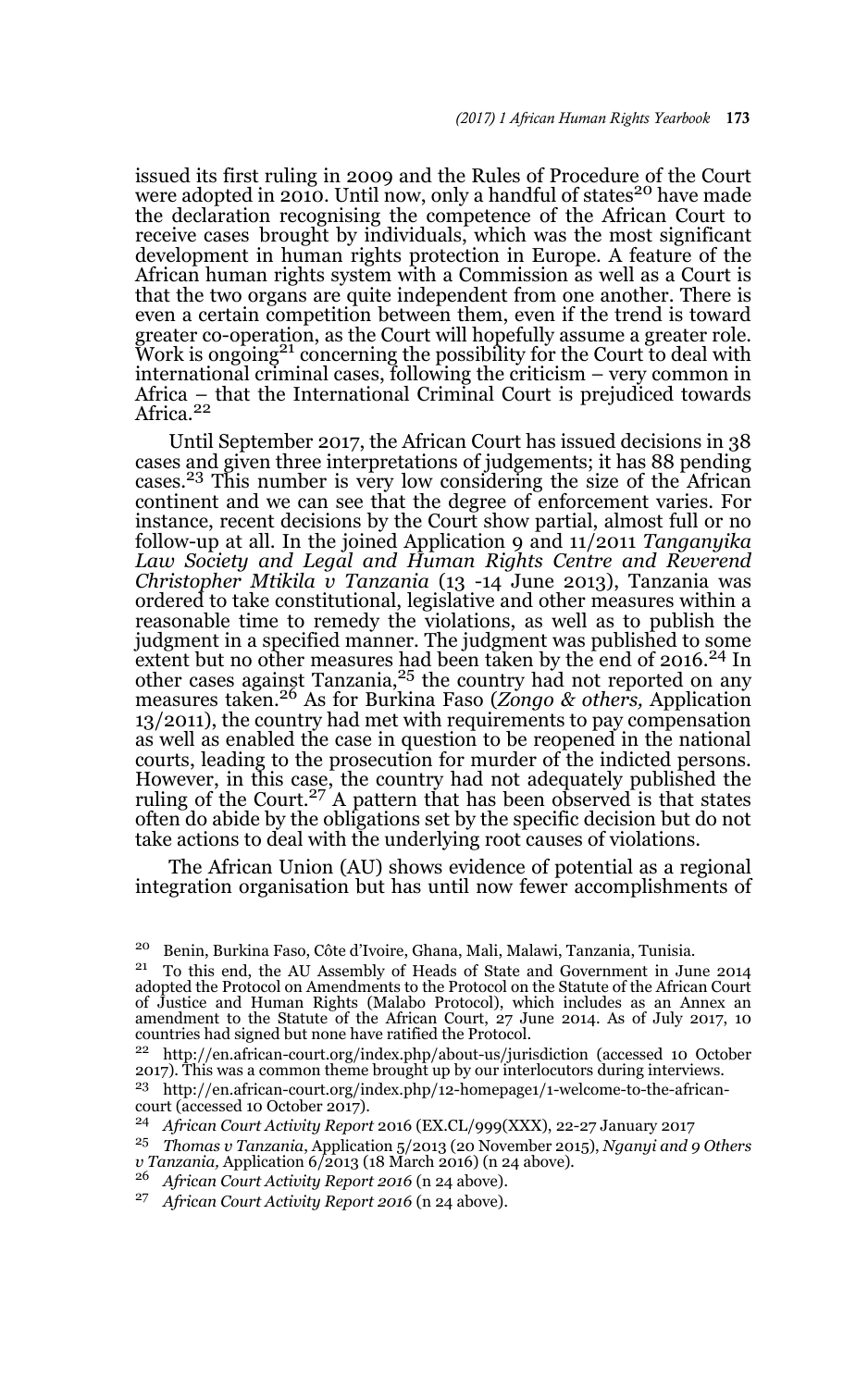genuine integration to show. It has been said to rather provide parameters for future integration than a proper inter-governmental forum in which to solve concrete issues.<sup>28</sup> The weak implementation possibilities of the AU contributes to its limited role, which although growing has not changed dramatically since its inception. In an effort to enhance enforcement, the African Commission has increased possibilities in its Rules of Procedure to refer communications to the African Court if it considers that the state concerned has not complied with or is unwilling to comply with its recommendations.<sup>29</sup> The Commission can also refer serious and massive human rights violations to the Court.30 However, like in the European system, the development is toward the political organs of the AU monitoring enforcement.31 The AU's Human Rights Strategy identifies among its strategic objectives the importance of ensuring effective implementation of human rights instruments and decisions. The Strategy's 2012-2016 action plan called for strengthening the collaboration on the implementation of findings of African human rights bodies.<sup>32</sup>

The African human rights system is interesting in a global comparison as it emphasises the collective rights of peoples as well as those of individuals and it is the strongest on developing *actio popularis* to permit groups to support protection of human rights. Before the establishment of the Court, the Commission was vested with the competence to issue advisory opinions, rule on interpretation and deal with complaints from state parties and individuals, groups and NGOs. In theory, this should allow for a genuine *actio popularis* human rights monitoring system, including the possibility for those not directly concerned to complain about a human rights violation. In practice, there were many obstacles to strong enforcement of rights: The Commission had to reach unanimous decisions, the violation had to be part of a systematic pattern of gross human rights violations and even if a case passed these hurdles, there were no effective enforcement mechanisms to ensure that the guilty state would change its ways.<sup>33</sup> Views on the African human rights system set up through the African Charter vary between it being an expression of taking rights seriously to doubts about any effectiveness of the system. One of the criticisms

African Commission's Rules of Procedure, rule 118.

<sup>28</sup> T Maluwa 'Fast-tracking African Unity or making haste slowly?' (2004) 51 *Netherlands International Law Review* (2004) 231.

<sup>30</sup> African Commission's Rules of Procedure, rule 84.

 $31$  Article 29(2) of the African Court statute stipulates that the Council of Ministers shall be notified of judgments and monitor execution on behalf of the Assembly of the AU. Article 30 of the statute states that States parties undertake to comply with the judgment in any case to which they are parties within the time stipulated by the Court and to guarantee its execution. See M du Plessis 'Implications of the AU decision to give the African Court jurisdiction over international crimes' *Institute for Security Studies*, *Paper 235* (June 2012) 2.

<sup>&</sup>lt;sup>32</sup> Guidelines on the Role of NHRIs in Monitoring Implementation of Recommendations of the African Commission on Human and Peoples' Rights and Judgments of the African Court on Human and Peoples' Rights (2016) 7.

<sup>33</sup> Nowak (n 15 above) 203–214.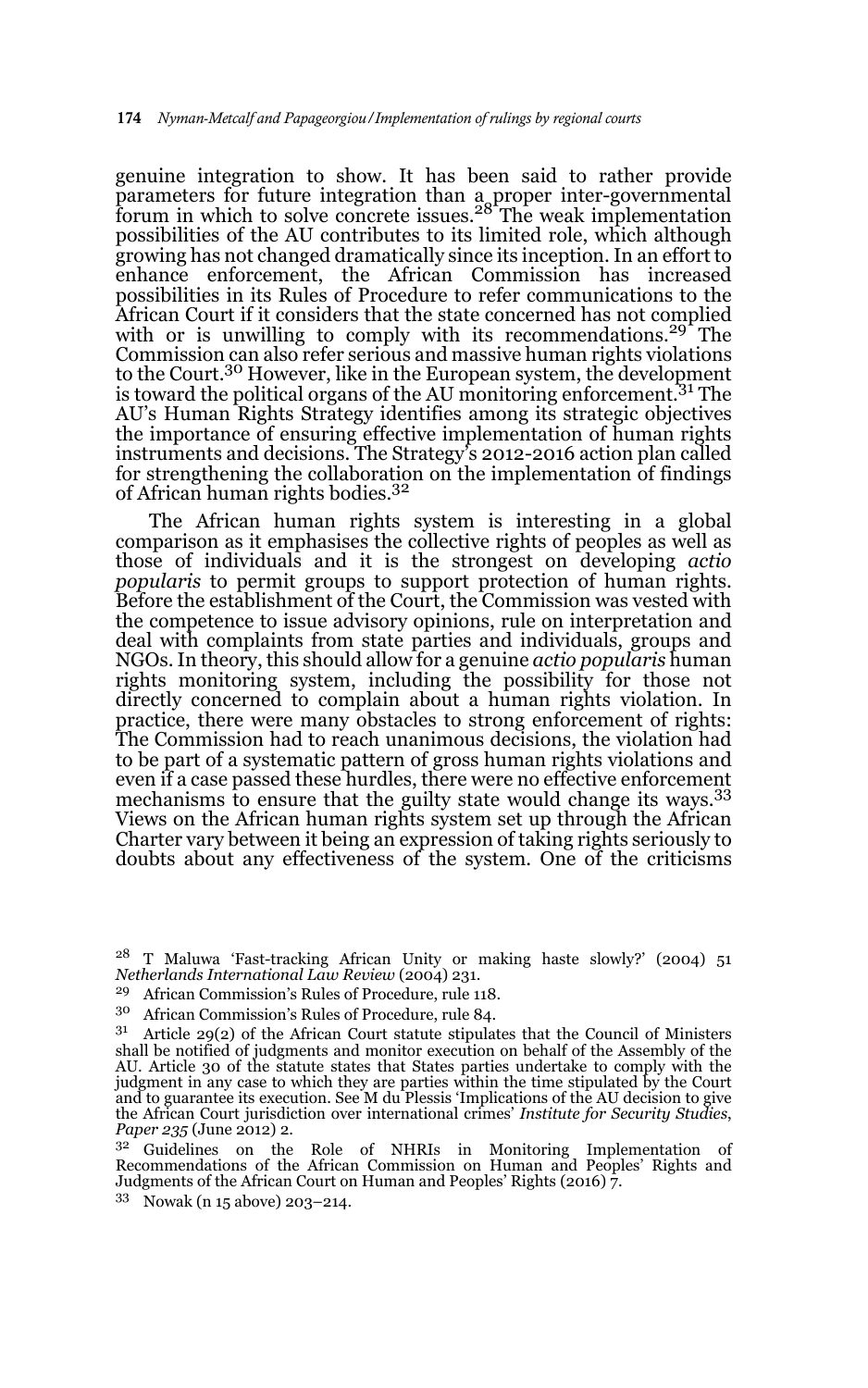levied is that states can join without any questions asked about their previous human rights record.<sup>34</sup>

In Africa, both as regards courts and other co-operation, the subregional organs tend to be more active and influential than the panregional ones.35 If the all-African framework faces many challenges, important developments can be observed in the sub-regional integration systems<sup>36</sup>, in particular in the East African Community (EAC)37 and the Economic Community of West African States (ECOWAS).38 A common trend in them is that they started as regional courts and gradually either implicitly or expressly developed a human rights mandate. The EAC presents an interesting example of how such systems and courts can take an active role for human rights. The EAC consists of few states but includes some of the larger and more developed ones in Africa. It includes a regional court among its institutions, the East African Court of Justice (EACJ) whose mandate is, briefly expressed, to ensure the adherence to law in the application of and compliance with the EAC Treaty. The EACJ (like the EAC) are not new, but rather re-established organs of the defunct East African Community and East African Court of Appeal.39 However, despite still being only temporarily operational (since 2001, pending that the Council of Ministers of EAC determines if there is need for a full-time court), the Court has become perhaps the most activist of the regional courts.

An interesting example of this activism is how the EACJ assumed the right to deal with human rights issues, despite this not having been explicitly included in its competence.<sup>40</sup> The Court made clear in the 2007 case of *Katabazi and 21 others v Secretary General of the EAC and Uganda*41 that it was not going to interpret its limited competence over human rights issues in a restrictive manner. It said:

While the Court will not assume jurisdiction to adjudicate on human rights disputes, it will not abdicate from exercising its jurisdiction of interpretation under

<sup>35</sup> M Forere 'Is discussion of the United States of Africa premature? analysis of ECOWAS and SADC' (2012) 56 *Journal of African Law* 36-37.

 $36$  For a historical analysis of the gradual inclusion of human rights into the mandate of sub-regional integration organisations in Africa see LN Murungi & J Gallinetti 'The role of sub-regional courts in the African human rights system' (2010) 7 *SUR International Journal on Human Rights* 119-141.

<sup>37</sup> The East African Community (EAC) was established, as a regional intergovernmental organisation, in 2000. It has seven Partner States: Burundi, Kenya, Rwanda, South Sudan, the United Republic of Tanzania and Uganda.

<sup>38</sup> ECOWAS members are Benin, Burkina Faso, Cape Verde, Côte d'Ivoire, Gambia, Ghana, Guinea, Guinea Bissau, Liberia, Mali, Mauritania, Niger, Nigeria, Senegal, Sierra Leone and Togo.

<sup>39</sup> http://eacj.org/?page\_id=19 (accessed 6 July 2017).

<sup>40</sup> A Possi 'Striking a balance between community norms and human rights: the continuing struggle of the East African Court of Justice' (2015) 15 *African Human Rights Law Journal* 194.

<sup>41</sup> http://eacj.org/wp-content/uploads/2012/11/NO.\_1\_OF\_2007.pdf (accessed 6 July 2017).

<sup>34</sup> AK Wing 'Women's rights and Africa's evolving landscape: the Women's Protocol of the Banjul Charter' in JI Levitt (ed) *Africa: mapping new boundaries in international law* (2010) 25-26.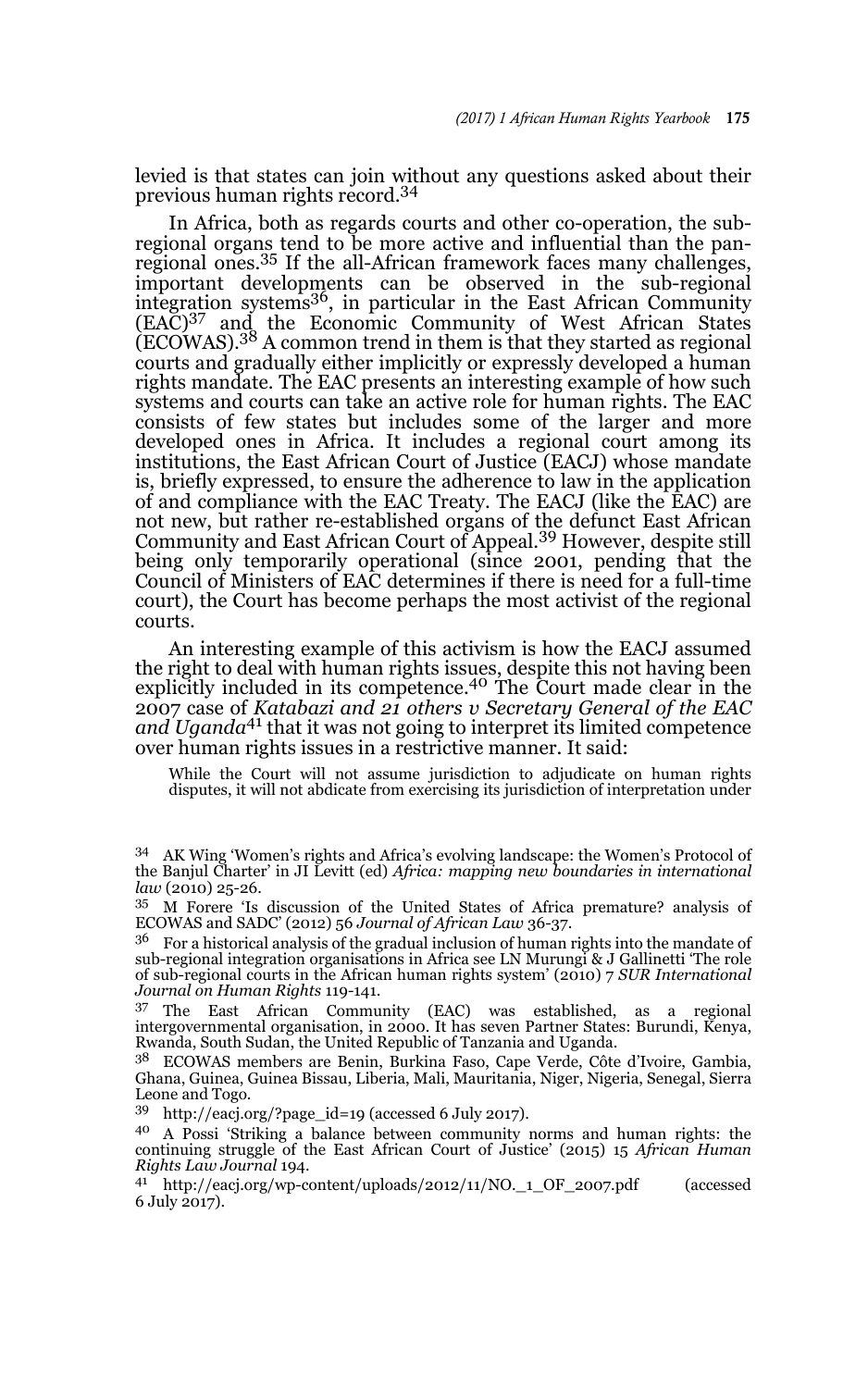Article  $27(1)^{42}$  merely because the reference includes allegation of human rights violation.<sup>43</sup>

Finding a legal basis for dealing with cases on human rights, democracy and constitutional matters, the judgment set a precedent for the EACJ. The basis lies in the link between human rights and matters such as the rule of law and good governance – matters that are explicitly within the competence of the Court.44

Another active African regional organisation is ECOWAS. ECOWAS was formally established in 1975 as an economic cooperation organisation, and subsequently developed into a body with a more political mandate. Gradually, ECOWAS has taken upon itself a right to intervene in case of member states' behaviour that contravenes principles of human rights, creating expectation of such action – as most recently (in January 2017) seen in the case of the Gambia. What is interesting is that such reaction does not necessarily pass through the judicial organ but rather permeates general policy. ECOWAS possesses various instruments based on which it can react to challenges to democracy in any of its members. It has the mandate to deal with human rights and permits individual complaints against states, based on a protocol of 2005.45 In the words of Adjolohoun, this "brought the regional tribunal from the shadows of hypothetical inter-states human rights litigation into the light of promising international human rights adjudication".<sup>46</sup> In this context, it is interesting that, even if the ECOWAS institutional structure includes a court of justice, whose rulings are binding, this is not necessarily used in situations like the Gambian case. This is furthermore despite that the court has been active not least on cases with a human rights element, stressing that constitutional guarantees for rights must be respected in practice.<sup>47</sup> Still, lately it is seen that ECOWAS states intervene using the political framework of the organisation rather than its court.

Nevertheless, strengthening courts is not a straight-forward matter for Africa. A case to this effect is the Southern Africa Development<br>Community (SADC)<sup>48</sup> Tribunal, which presents an example of the long process to create a court only for it to be side-lined when it starts to act

<sup>45</sup> Supplementary Protocol  $A/SP.1/01/05$  Amending Protocol Relating to the Community Court of Justice, 19 January 2005. Possi (n 40 above) 196.

<sup>46</sup> HS Adjolohoun 'The ECOWAS Court as a human rights promoter: assessing five years' impact of the Koraou Slavery Judgment' (2013) 31 *Netherlands Quarterly of Human Rights* 342-371, 343

<sup>47</sup> The jurisdiction in human rights cases was extended in Supplementary Protocol  $A/$ SP.1/01/05 of 19 January 2005 amending Protocol A/P.1/7/91 of 6 July 1991.

<sup>48</sup> SADC members are Angola, Botswana, the Democratic Republic of Congo (DRC), Lesotho, Madagascar, Malawi, Mauritius, Mozambique, Namibia, Seychelles, South Africa, Swaziland, Tanzania, Zambia and Zimbabwe.

<sup>42</sup> Including interpretation of the Treaty.

<sup>43</sup> http://eacj.org/wp-content/uploads/2012/11/NO.\_1\_OF\_2007.pdf (accessed 6 July 2017).

<sup>44</sup> Possi (n 40 above) 194. Although it is possible – as the practice of the court has shown – to deal with human rights issues in this manner, as Possi explains, an explicit mandate would make the situation clearer and more predictable. Possi (n 40 above) 201 & 203.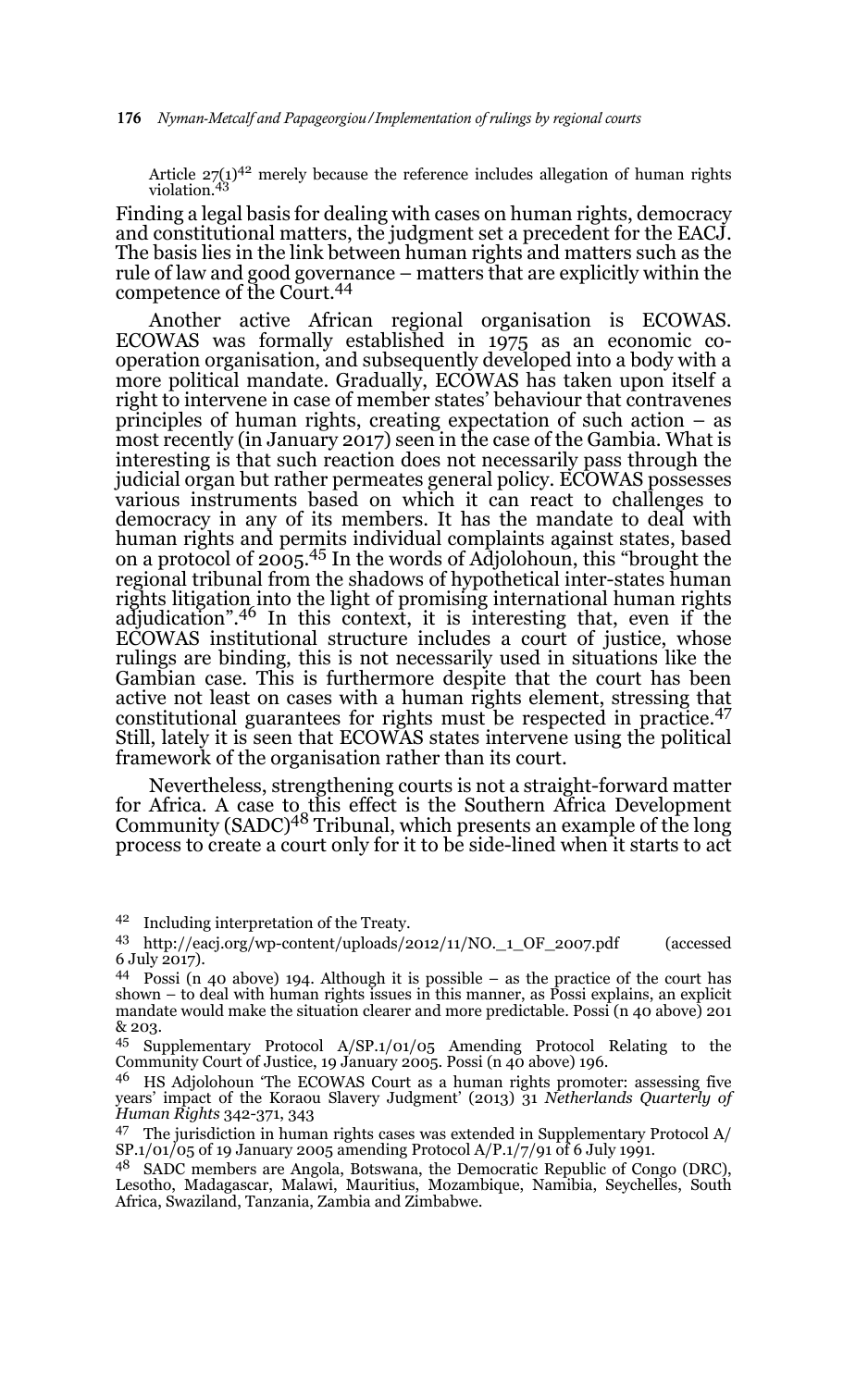decisively. The Tribunal was first envisioned in 1992, decided upon in 2000 and officially established in 2005. According to its constitutive documents, the SADC Tribunal should ensure adherence to, and proper interpretation of the provisions of, the SADC Treaty and subsidiary instruments, and adjudicate on disputes referred to it.<sup>49</sup> The problems started soon after its creation, when it ruled on a number of cases against Zimbabwe; as a result, the Zimbabwean government challenged its legitimacy. In August 2010, the SADC Summit announced a review of the role of the Tribunal<sup>50</sup> pending which its operation would be suspended and it *de facto* ceased to exist.<sup>51</sup> Although another SADC Summit decided in 2012 that a new Tribunal with a more limited mandate should be created, $5^2$  this has not yet happened. $5^3$  This illustrates the limits of regional courts if there is an absence of any democracy.

### **2.3 The Americas**

The American continent has a long and gradually evolving system of regional protection of human rights, which provides another interesting analogy for Africa, different to that of Europe and in some respects closer to the African developments with a multitude of organisations. The Charter of the Organisation of American States (OAS) and the American Declaration of the Rights and Duties of Man adopted in 1948 were the first documents to proclaim and promote human rights for the American continent.54 The Charter provided for an Inter-American Commission on Human Rights, the first specific human rights organ, created in 1959 and functioning from 1960. The protection of rights became more explicit with the American Convention on Human Rights (also known as the San José Pact) adopted in November 1969 in San José (Costa Rica) by the member states of OAS. The Convention which protects classical individual rights and freedoms, inspired from among others the Universal Declaration of Human Rights and the International Covenant on Civil and Political Rights, entered into force in July 1978, though not all OAS member states, notably neither the USA nor Canada, have ratified it. It established the Inter-American Court of Human Rights (Inter-American Court).<sup>55</sup>

<sup>49</sup> http://www.sadc.int/about-sadc/sadc-institutions/tribun/ (accessed 7 July 2017).

<sup>50</sup> Communiqué of the 30th Jubilee Summit of SADC Heads of State and Government, Windhoek 17-18 August 2010. http://www.sadc.int/files/3613/5341/5517/SADC\_ Jubillee\_Summit\_Communique.pdf.pdf. (accessed 16 October 2017).

<sup>51</sup> http://www.southernafricalitigationcentre.org/2015/05/11/sadc-tribunal-petition/ (accessed 7 July 2017).

<sup>52</sup> http://www.sadc.int/about-sadc/sadc-institutions/tribun/ (accessed 7 July 2017).

<sup>53</sup> The new draft protocol can be found in http://www.ijrcenter.org/wp-content/ uploads/2016/11/New-SADC-Tribunal-Protocol-Signed.pdf (accessed 7 July 2017).

<sup>54</sup> L Henkin, RC Pugh, O Schachter & H Smit *International law: cases and materials* (1982) 823.

<sup>55</sup> http://www.corteidh.or.cr/index.php/en (accessed 7 July 2017).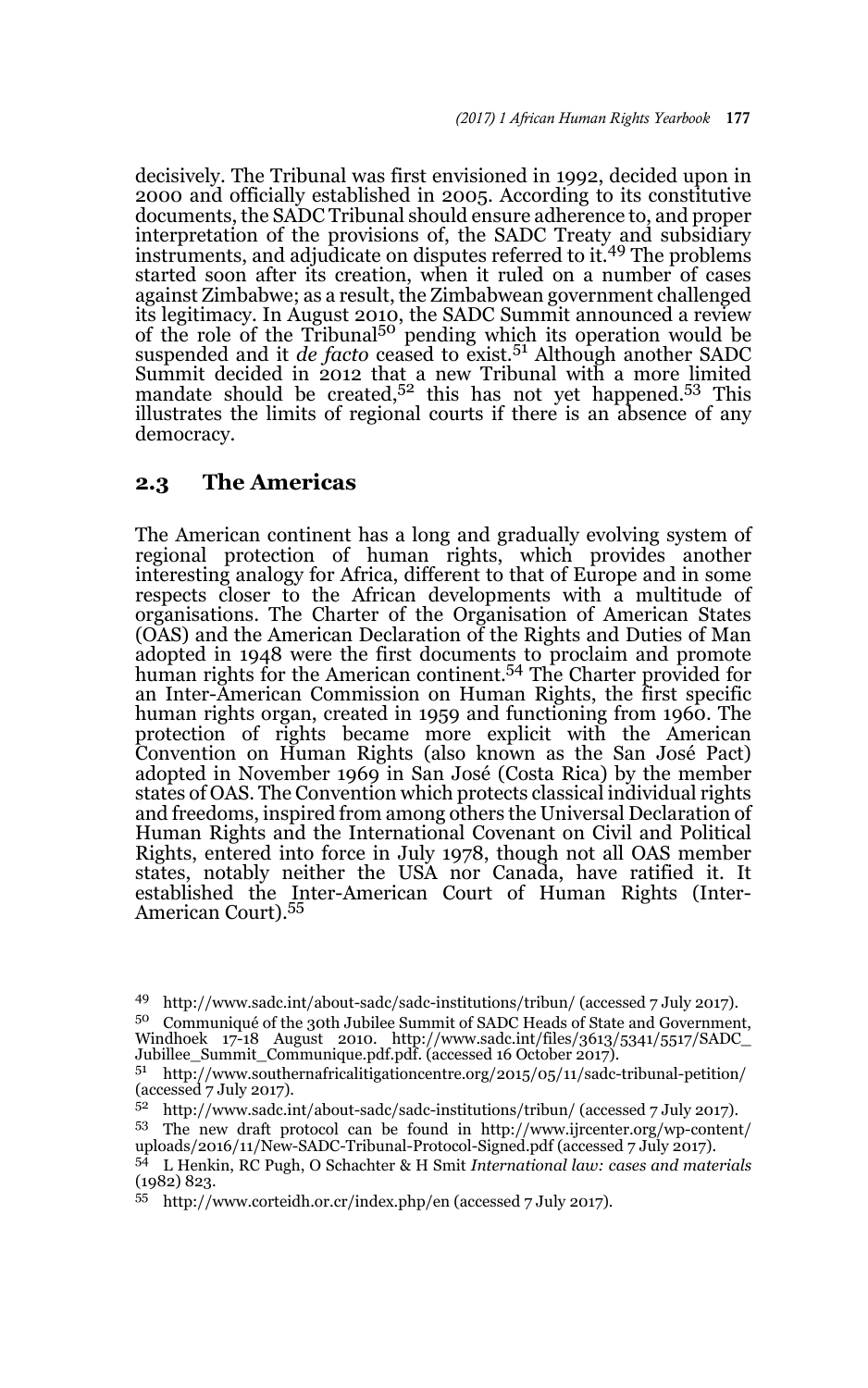As in Africa, the American human rights protection system is shared between the Commission and the Court, but given the longer period of operation of the latter, the Inter-American Court plays an increasingly significant role, especially in recent years. Many Latin American states today have left behind their post-authoritarian period but have not succeeded in consolidating their democratic systems. In this context, the Inter-American Court can educate and at the same time correct state behaviour.<sup>56</sup> The level of influence it has been able to exert varies, depending on political issues and the willingness of the member states to pay heed to its decisions. However, the Inter-American Court has been more effective than what was presumed by a predominantly rather pessimistic opinion at its creation.57

Among states that are willing to permit some influence of the court are Mexico<sup>58</sup> and Colombia<sup>59</sup> and, to some extent, Guatemala.<sup>60</sup> In Colombia, the Constitutional Court and the Inter-American Court showed examples of a "compliance partnership", to quote Huneeus.<sup>61</sup> Parra Vera puts this in the context of a common agenda of the two courts, with the same aims to improve respect for human rights as well<br>as for supranational decisions.<sup>62</sup> He brings forward the situation in Colombia around 2006, when the fight against impunity for crimes committed by paramilitaries, who were very well connected with many politicians, led to a battle between the executive and the judiciary. Some judges turned to the Inter-American Commission for protection and the Commission duly adopted protective measures, for example against illegal surveillance of judges. One may question what such measures practically could achieve, as the planned surveillance and other restrictive measures would in any event be undertaken by national authorities with no tools for the regional one to actively stop it, but lifting the matter to the regional level brought attention to it and may have had a restraining effect on national authorities.<sup>63</sup> The Court (and have had a restraining effect on national authorities.<sup>63</sup> Commission's) jurisprudence has had a significant impact on national courts allowing for a globalisation of human rights standards. It is important to stress that the rulings of the inter-American system should go beyond the actual case - international case law is used as a

- <sup>58</sup> Parra Vera (n 57 above) 412-413.
- $^{59}$  Parra Vera (n 57 above) 394.
- $^{60}$  Parra Vera (n 57 above) 398-399.

- <sup>62</sup> Parra Vera (n 57 above) 394.
- <sup>63</sup> Parra Vera (n 57 above) 396-397.

<sup>56</sup> V Abramovich 'De las violaciones masivas a los patrones estructurales: nuevos enfoques y clásicas tensiones en el Sistema Interamericano de Derechos Humanos' (2009) 63 *Derecho PUCP (Pontificia Universidad Católica de Peru*) 95-138.

<sup>57</sup> O Parra Vera 'El impacto de las decisiones interamericanas: Notas sobre la producción académica y una propuesta de investigación de torno al "empoderamiento institucional"' in HF Fix-Fierro, A von Bogdandy & MM Antoiazzi (eds) *Lus constitutionale commune en América Latina: rasgos, potencialidades y desafíos* (2016)  $393.58$ 

<sup>61</sup> A Huneeus 'Courts resisting courts: lessons from the Inter-American Court's struggle to enforce human rights' (2011) 44 *Cornell International Law Journal* (2011) 493-533.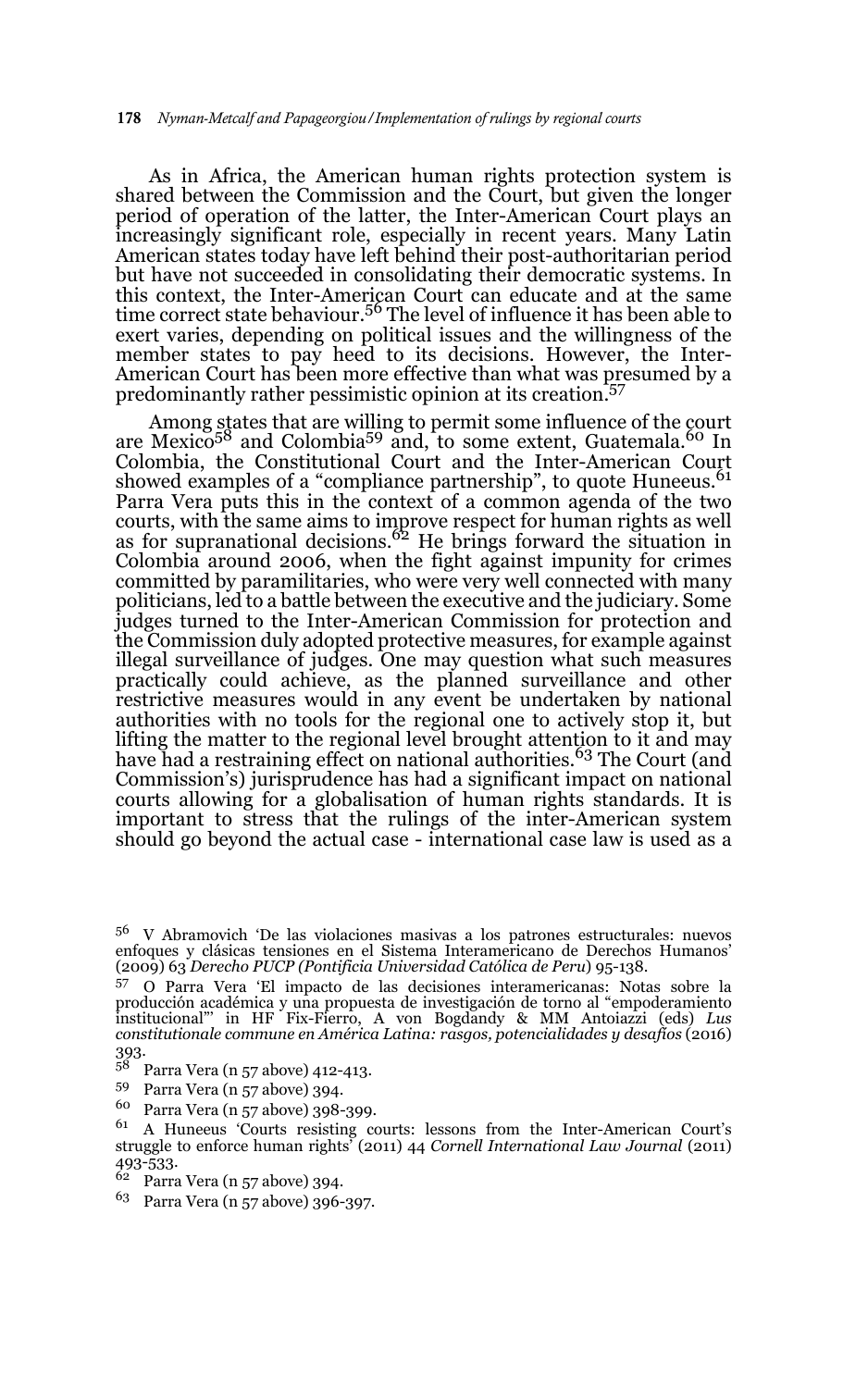guide for domestic court rulings, which try to avoid that member states are condemned for their practices by international courts.<sup>64</sup>

In the case of Guatemala, the Inter-American Court specified in detail what measures the state was supposed to take in examining a forced disappearance (in the context of the civil war). Guatemala was thus faced with a decision that it would be difficult to ignore without highlighting that it was ignoring its obligations - among them to report on what disciplinary, administrative or penal measures it had taken against those implicated in the forced disappearance.<sup>65</sup>

Venezuela represents an opposite example. Although having been denounced and condemned by the Inter-American Court for human rights violations, it has not implemented the Court decisions but chosen a confrontational approach.66 In 2012, it denounced the Convention and withdrew from the jurisdiction of the Inter-American Court.<sup>67</sup> Earlier, in 1999, Peru also took a decision to leave the Inter-American Court after several rulings against it, in the context of its fight against terrorism. Between 1995 and 2007, there were 22 cases against Peru, which included disappearances, arbitrary killings, torture and other serious human rights violations and made up the majority of Inter-<br>American Court´s contentious jurisdiction.<sup>68</sup> However, after political changes in Peru, the attitude towards the Inter-American Court changed. The Peruvian Supreme Court decided that the Inter-American<br>Court ruling in the *Barrios Altos c*ase<sup>69</sup> was binding on the domestic judicial system, thus endorsing the fight against impunity. This was further supported by the interplay between the Court and the Truth and Reconciliation Committee.<sup>70</sup>

Central America can compete with Africa as the region outside of Europe with the furthest reaching regional integration, reflected in the rights given to its regional court. The Central American Integration System (*Sistema de la Integración Centroamericana* or SICA)71 has a judicial organ, the Central American Court of Justice (CCJ), entrusted with supranational powers and, at least in theory, enforceability of its rulings.72 The Court was set up by the Tegucigalpa Protocol, which established the SICA, in 1994. Article 3 of this Protocol specifies that

<sup>64</sup> Abramovich (n 56 above) 95-138.

<sup>65</sup> Case *Molina Theissen v Guatemala* (16 November 2009). See also Case *Bamaca Velasquez v Guatemala* (27 January 2009). Parra Vera (n 57 above) 399-402.

<sup>66</sup> S Otamendi & PS Alessandri (eds) *Diálogos: El impacto del sistema interamericano en el ordenamiento interno de los estados* (2013) 396-399.

 $67$  The official letter of withdrawal of Venezuela from Inter-American Court http:// www.minci.gob.ve/wp-content/uploads/2013/09/Carta-Retiro-CIDH-Firmada-ysello.pdf (accessed 7 July 2017).

<sup>68</sup> C Sandoval 'The challenge of impunity in Peru: The significance of the Inter-American Court of Human Rights' (2008) 5 *Essex Human Rights Review* 6.

<sup>69</sup> Inter-American Court *Barrios Altos*, Judgment on the merits, 14 March 2001.

 $70$  Sandoval (n 68 above) 14.

<sup>71</sup> Its full members are Belize, Costa Rica. El Salvador, Guatemala, Honduras, Nicaragua and Panamá.

<sup>72</sup> KN Metcalf & IF Papageorgiou *Regional integration and courts of justice* (2005) 45-49.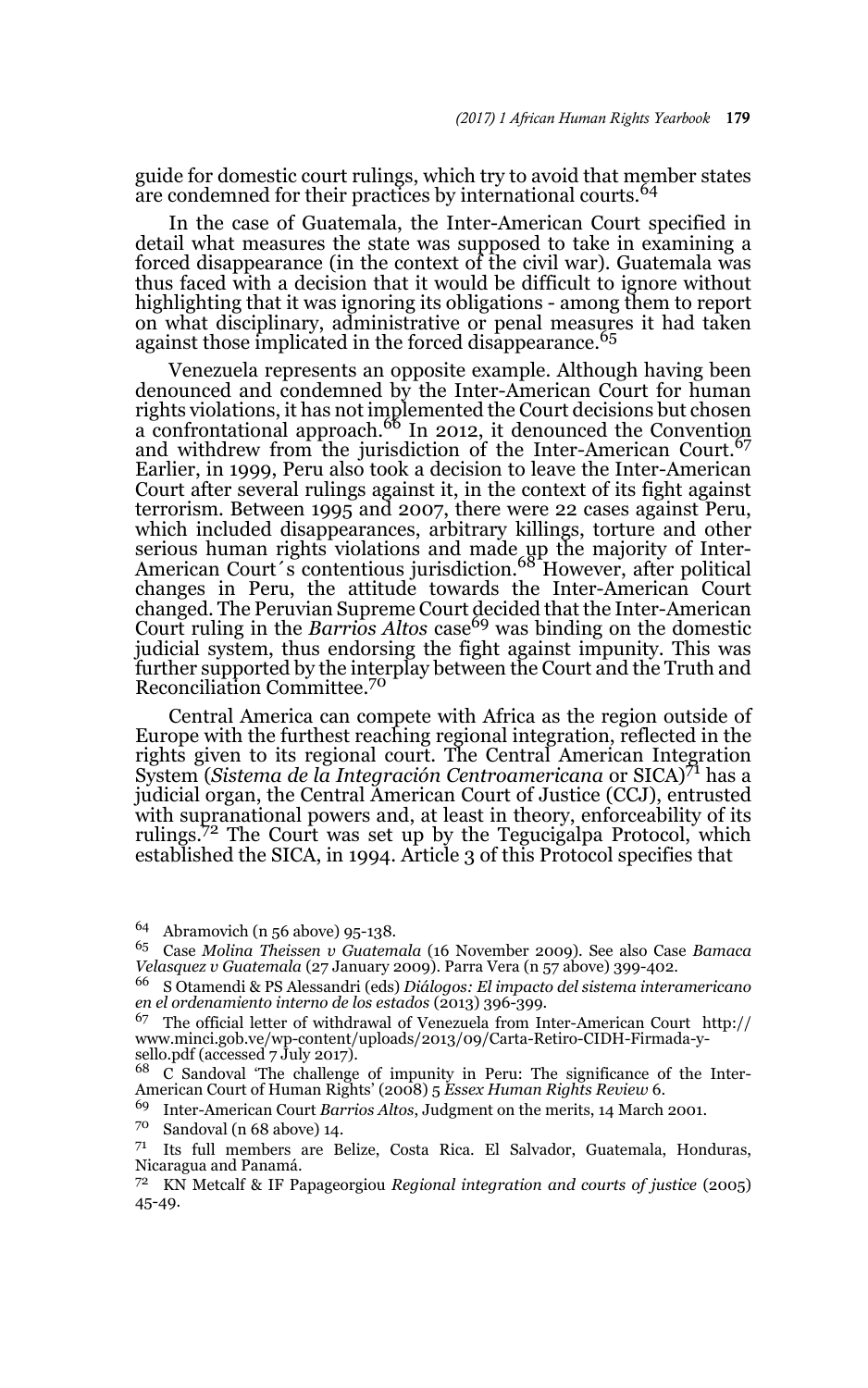the fundamental objective of the Central American Integration system is to bring about the integration of Central America as a region of peace, freedom, democracy and development" and that "to that end [it reaffirms] the objective… to consolidate democracy and strengthen its institutions on the basis of the existence of Governments elected by universal and free suffrage with secret ballot, and of unrestricted respect for human rights.<sup>73</sup>

The Court possesses important powers, among them to examine the validity of acts taken by a state when these affect Central American Integration and to rule on conflicts that may arise between the fundamental organs of the state, as well as when judicial rulings are not respected in fact. These powers make CCJ a genuinely supranational judicial institution with almost sovereign powers.74 Especially the fact that the CCJ may act as a supranational constitutional court at second instance gives it at least in theory an almost unique position globally. This is not necessarily translated into ability to enforce its rulings, though. CCJ obliges states to follow the rulings but does not have many powers to enforce them or to impose sanctions. To obtain such tools requires political will of the member states – to give the requisite powers to the supranational organ. This is not the case now, as only three (Honduras, Nicaragua and El Salvador) of the seven SICA member states have nominated judges to the CCJ. Consequently, currently it does not have the reputation as a powerful body - parties may not turn to a court that is seen as weak, which creates a vicious circle, having further detrimental effect on the respect for its decisions. Representatives of the Court expressed the opinion that, potentially, CCJ could play the role of regional conscience, in which case it could really affect development of democracy in the region, but it does not always appear comfortable in its role.

The CCJ Statute specifically provides that it does not examine human rights violations, which fall exclusively under the Inter-American Court. However, the Court has gradually ruled that, given the fact that the foundations of the Central American integration system include, among others, respect of human rights and fundamental freedoms, it may and can rule on a possible violation of human rights by acts of a state or an integration organ, to the extent that this is taking place in the context of the integration process.<sup>75</sup> In fact, the Court has timidly already made use of this right, most notably in a case against Panama<sup>76</sup> and in the context of the right to vote in the Central American Parliament elections, where it ruled that the right to vote is an individual community right and thus the Court was competent to examine the case.

<sup>73</sup> Article 3 of the Tegucigalpa Protocol I 1991.

<sup>74</sup> Metcalf & Papageorgiou (n 72 above) 45-49.

<sup>&</sup>lt;sup>75</sup> AG Pérez-Cadalso 'La tutela de los derechos humanos en el proceso de integración regional centroamericano' http://portal.cci.org.ni/cci/wp-content/uploads/LTDL centroamericano' http://portal.ccj.org.ni/ccj/wp-content/uploads/LTDL DHIE.pdf (accessed 16 October 2017).

<sup>76</sup> Case 8-7-05-2012 *Octavio Bejerano Kant v Panama.*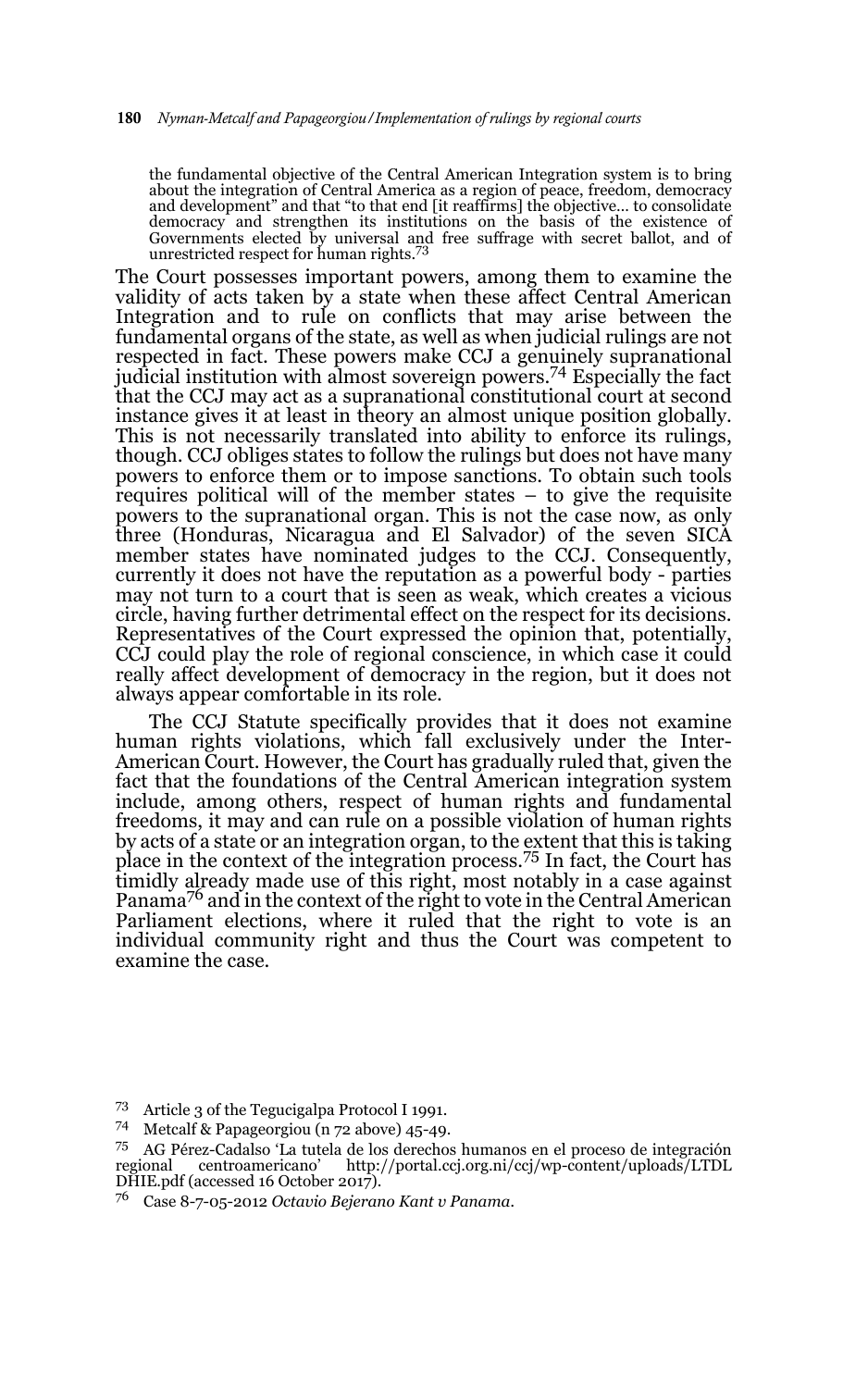There are also other regional integration systems in the Americas, the Mercado Comun del Sur (Mercosur),<sup>77</sup> the Andean Community of Nations (CAN)<sup>78</sup> and the Caribbean Community (CARICOM)<sup>79</sup> among others. Mercosur has been described as an intergovernmental structure<br>with community objectives.<sup>80</sup> Initially, its institutional structure was very limited, although after some years (in 1996), it was modified to include more organs, still though without a court of justice.<sup>81</sup>

A judicial body was introduced through the Olivos Protocol, adopted in 2002 and in force since 1 January 2004. The Permanent Court of Review of Mercosur (Tribunal Permanente de Revisión – TPR) was created, based in Asunción, Paraguay and operational from August 2004. The TPR has competence over appeals against the rulings of Ad Hoc Arbitration Tribunals within the Mercosur system and can furthermore act as a single jurisdictional instance if so requested by the parties or when member states request an urgency procedure. TRP can give consultative opinions on request of governments, supreme courts or the decision-making organs and parliament of Mercosur. Access to the Court is not granted to individuals or moral persons.82 The Olivos Protocol provides that the rulings are compulsory for the States Parties in the dispute and will have the force of *res iudicata*.

TPR, like many regional tribunals, is underused. In the words of TPR representatives, this is not necessarily for lack of will, but the relevant parties are not sure (or even not aware of) how to use it. There is a lack of understanding over the kind of role the TPR can and should play. However, they also stressed that the fact of having few cases does not mean that the tribunal has no influence. It can impact other institutions by introducing a rule of law element in discussions that may otherwise remain purely political. Such an effect, though, is hard to measure and any court that is not functioning as a proper court will eventually lose significance. Another aspect of the TPR, that is a common feature for other American regional tribunals, is that the personalities of the judges may play a great role. In the absence of a clear and strong institutional role of the tribunals, the fact that distinguished persons sit on them– the very people who would in any case be asked for advice on integration legal issues – means that the organ will command respect even if its formal role is limited. This is however not sustainable in the long term as it relies on the right kind of

<sup>77</sup> Argentina, Brazil, Paraguay, Uruguay and Venezuela.

<sup>78</sup> Bolivia, Colombia, Ecuador and Peru. As the Court of Justice of the Andean Community (Tribunal de Justicia de la Comunidad Andina) has mostly dealt with trade and common market issues and for reasons of space, it shall not be examined in this article.

<sup>79</sup> Antigua & Barbuda; Barbados; Belize; Dominica; Grenada; Guyana; Jamaica; St. Kitts & Nevis; St. Lucia; St. Vincent & The Grenadines; Suriname; and Trinidad & Tobago.<br>80 LAE

<sup>80</sup> JAE Vervaele 'Mercosur and regional integration in Southern America' (2005) 54 *International and Comparative Law Quarterly* 387-410.

<sup>81</sup> M Luna Pont 'Southern American Common Market (MERCOSUR)' in L Levi, G Finizio & N Vallinoto (eds) *The democratization of international institutions* (2014) 261-285.

<sup>82</sup> Luna Pont (n 81 above) 267.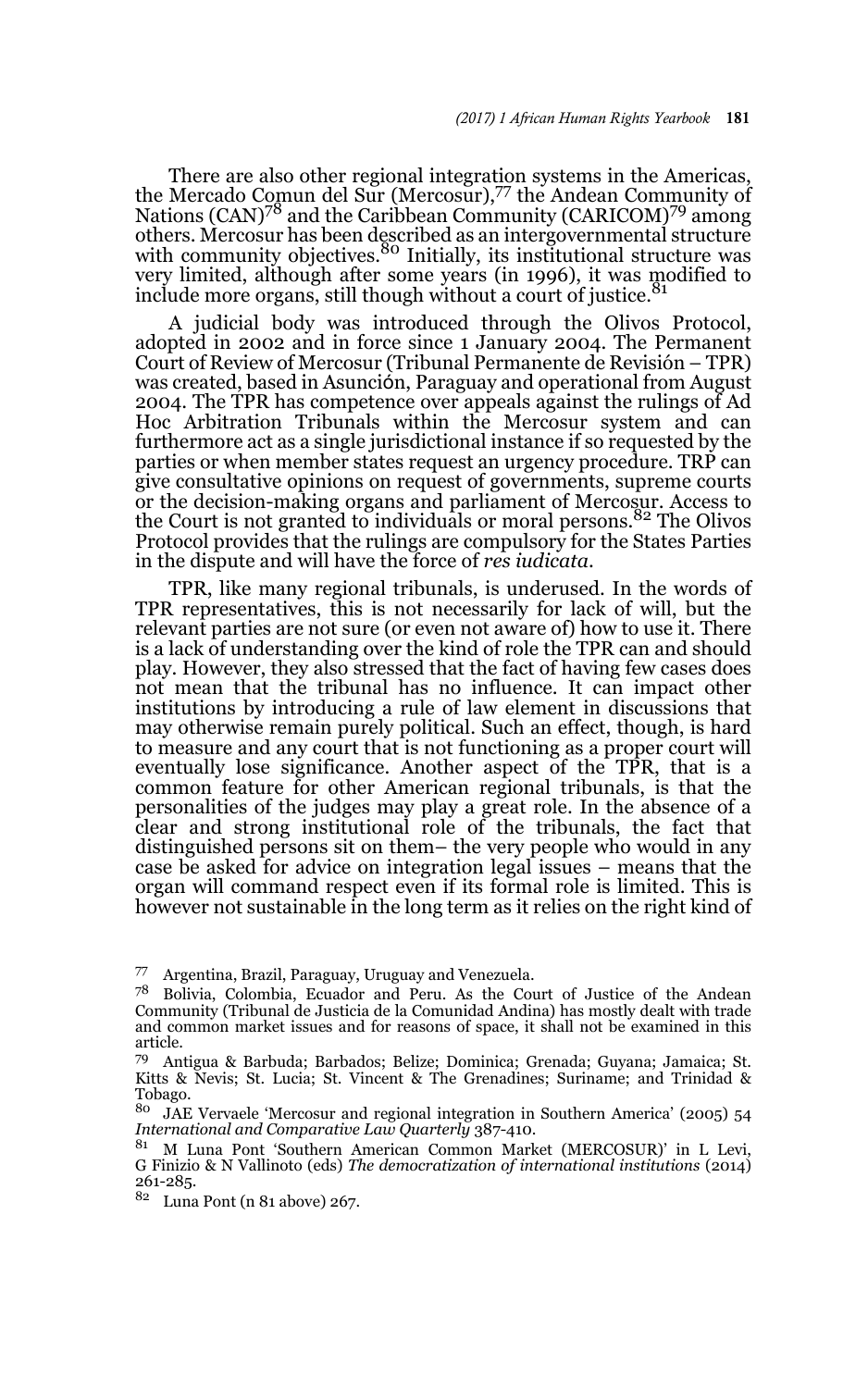persons being in the positions; even if the selection process intends to ensure this, political decisions may thwart such ambitions.

Like in Central America, the states of the Caribbean appear to have a strong incentive for regional co-operation. Most are very small, they come largely from the same colonial background, while most also share a language; there was thus no shortage of reasons to consider regional co-operation or even a federal construction – which was the original scheme of the British colonial power before independence. Eventually, the Caribbean Community (CARICOM) set up in 1973 was not so<br>ambitious, but is still gradually asserting itself.<sup>83</sup>

The decision to establish a CARICOM court was taken in February 2001 when an Agreement Establishing the Caribbean Court of Justice was signed by ten CARICOM States, with two more joining in 2003. This allowed work on establishing the judicial structures to start, first with a Regional Judicial and Legal Services Commission (RJLSC) and in 2004 with the first President of the Caribbean Court of Justice being sworn in. The inauguration was held in April 2005 at the seat of the<br>Court in Port of Spain, Trinidad & Tobago.<sup>84</sup> The Court uses an impressive array of electronic means to hold hearings, to overcome practical problems of the poor physical communications in the region and to be more accessible to all CARICOM citizens.

The Caribbean Court of Justice has an interesting and wide mandate despite that the founding treaties do not say much about the<br>Court or its jurisdiction.<sup>85</sup> There is however a rule of law principle and the court can develop jurisprudence based on this. Accountability and human rights flow from this general principle. The Court can inform about its interpretation of the treaties even in the absence of a fullyfledged preliminary ruling procedure and thus influence interpretation of community law. Decisions are not directly enforceable as CARICOM legislation, in general, is not directly applicable, but the founding treaty does express that CARICOM legislation should be respected at member state level. At the same time, the regional tradition is generally one of strong dualism, with Haiti being the most significant example of this. The influence of the Court is increased by its additional roles, as a supreme court for some CARICOM members and furthermore as it is called upon as an arbiter in commercial disputes involving several states.

 $85$  http://www.caribbeancourtofjustice.org/ (accessed 7 July 2017).

<sup>83</sup> D Berry *Caribbean integration law* (2014) 23-24.

<sup>84</sup> http://www.caribbeancourtofjustice.org/about-the-ccj/ccj-concept-to-reality (accessed 7 July 2017).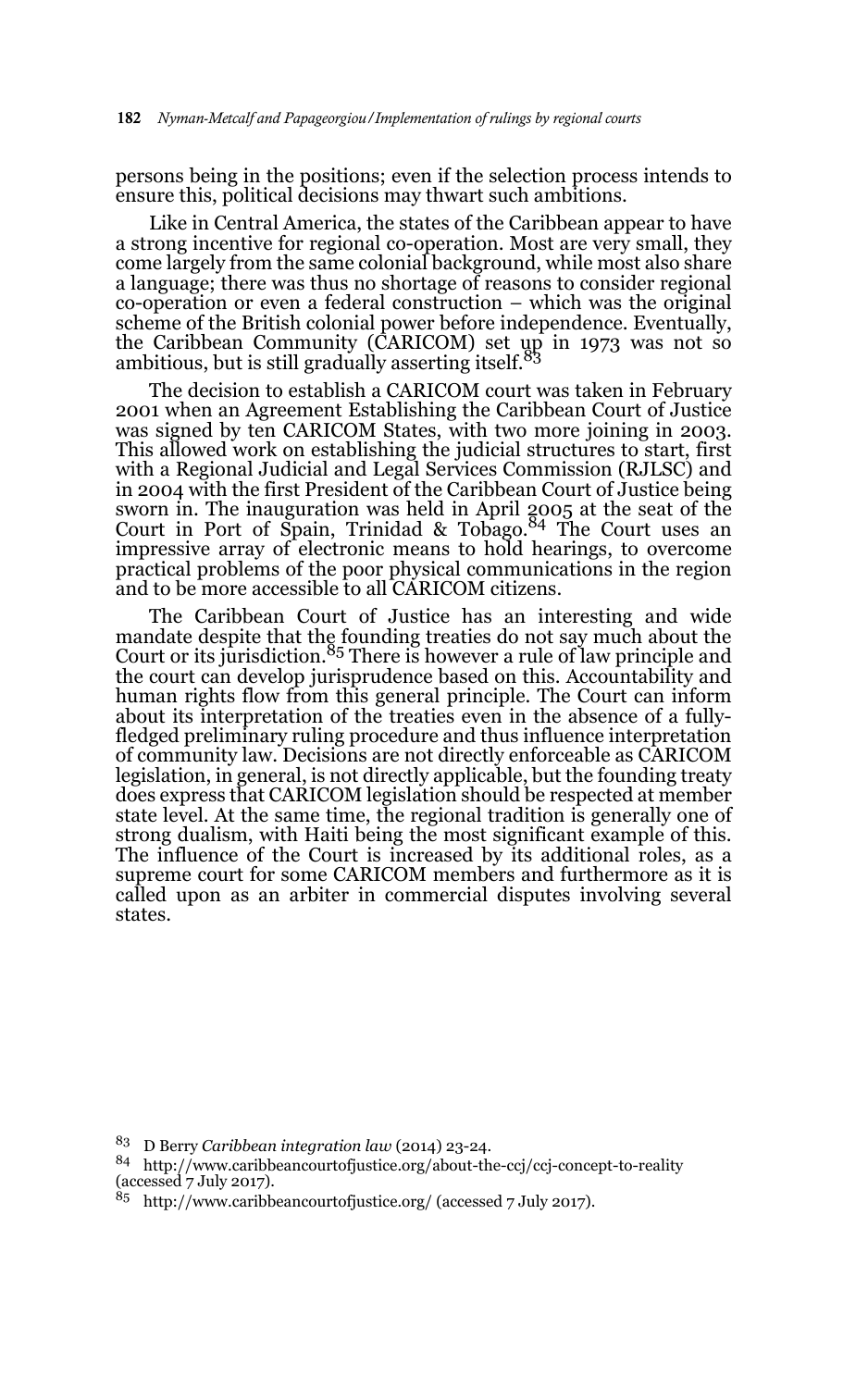# **3 ENFORCEMENT**

# **3.1 Background**

Enforcement of the rulings of courts is an essential feature of any judicial system, national or international. If rulings are not enforced, this will lead to a loss of respect for the courts and perhaps for the political system in a state. This is even more significant for regional integration systems, where lack of enforcement may lead to questioning the legitimacy of the organisation. Enforcement is therefore perhaps the most crucial parameter in regional integration judicial mechanisms. Thus, we examine here enforcement provisions in regional courts – and more widely in regional organisations - and obstacles to it. We have already seen that there is a problem of enforcement in most regional integration organisations, creating a vicious circle where inability to enforce rulings leads to regional courts being underused, which further reduces respect for them. What is required is a strong commitment by member states and a belief in the legitimacy of the regional systems.

# **3.2 Obeying or not obeying rules – that is the question**

The question why people obey rules in an organised society is a favourite of legal thinkers, from philosophers to more practical oriented lawyers. It is not just because of the fear to be caught and punished, though clearly this risk plays a role – sometimes immediately and sometimes more indirectly. Cultural norms and beliefs play a part and most thinkers would presume this is more important than sanctions as such. The various factors interplay as a possibility to get away with illegal behaviour too easily may alter the perception of what is right and wrong. There is a complex web of reasons, including the legitimacy of the body that issues a ruling or decision, that determines the propensity to act in accordance with it. Consequently, one question for regional integration systems is whether they muster sufficient legitimacy.<sup>86</sup>

Ensuring obedience of rules in a multi-state system is even more complex than in a state because of the lack of immediate effective enforcement. The issue is political rather than practical. If there is political will, ways will be found to enforce decisions. States – just like humans – join in a society to achieve certain goals and for this purpose surrender part of their sovereignty. The main element in enforcement can thus only be the superior interest even of the state adversely affected, at least in the long term. For states as for individuals, sanctions, or fear thereof, is an effective deterrent from disobeying the common rules but it is rarely the main reason for following rules. In

<sup>86</sup> KN Metcalf & IF Papageorgiou *Democracy through regional integration* (2015) 72*.*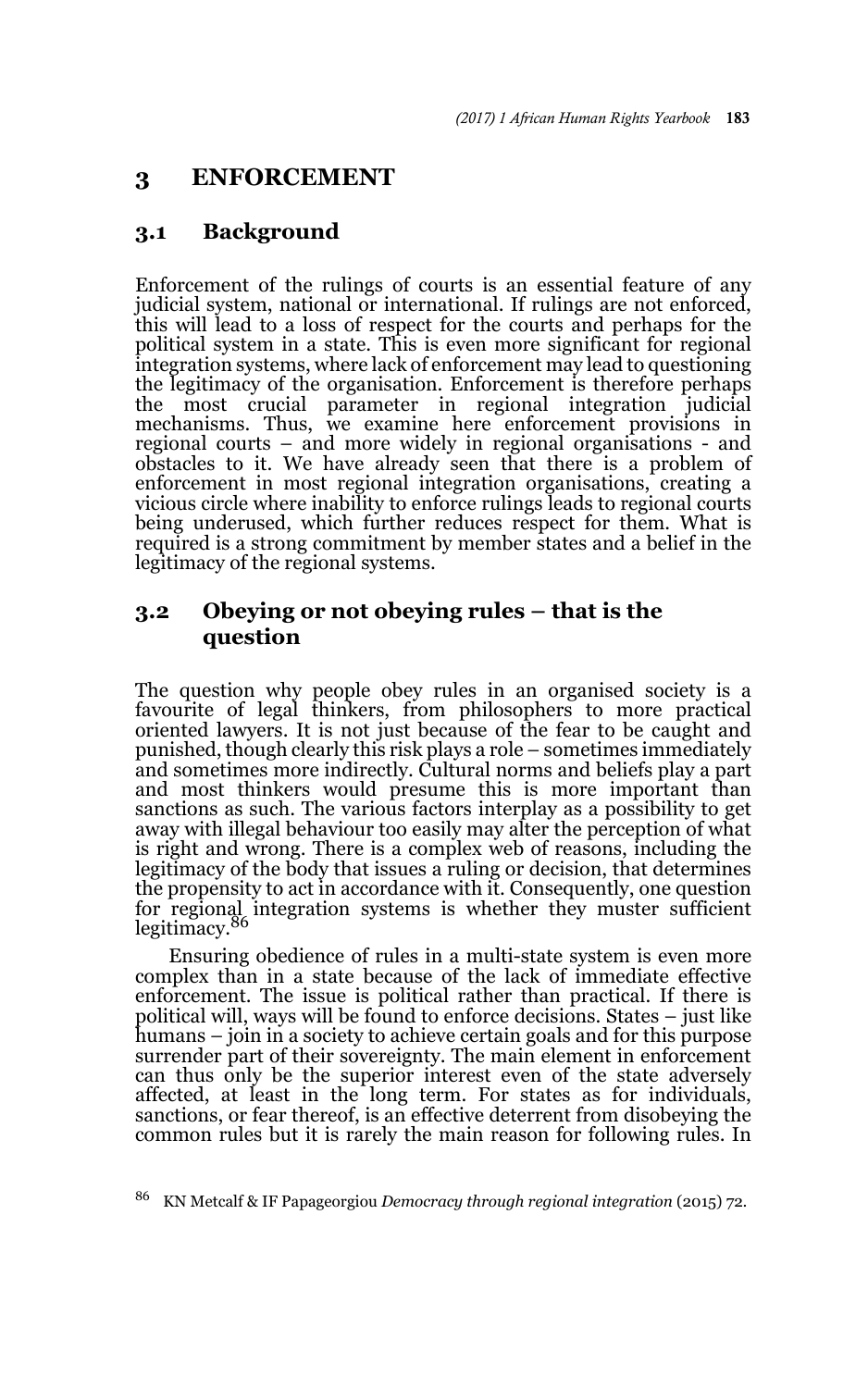fact, very many rules are obeyed even in situations where it is highly unlikely that non-obedience would ever be established. Still, fear of punishment or at least of a reaction plays a role. In public international law, the notion of 'mobilisation of shame' is an important factor. In Europe, this was a significant element for the general respect and enforcement of European Court of Human Rights rulings. However, contamination by refractory members weakens this behaviour. The increase of cases of blatant disrespect of rule of law provisions by states as different as Russia, Azerbaijan, Hungary and Poland means that the emulation element is less pronounced. Indeed, Knaus sees the adherence of Azerbaijan to the European Convention as being motivated by the end of 'naming and shaming' to make human rights effective, instead showing that states want to join for image purposes<br>and manage to twist the system to allow that. <sup>87</sup>

Most regional integration systems contain rules and mechanisms to ensure enforcement of their decisions, ultimately upheld by their court. Although the strength of these provisions varies and there is room for improvement for several systems, all organisations have some rules. The main issue to analyse in relation to insufficient enforcement are the actual obstacles to giving full force to existing provisions.

Even the advanced regional integration systems in Europe lack their own autonomous enforcement systems. There are many reasons for this. It would be practically difficult to set up a regional body with competences similar to those of national enforcement organs (such as police and bailiffs), as their relationship with any national bodies would need to be carefully considered. Under the rule of law, use of force is a monopoly of the state that has to exercise this right under the law, in a proportional manner and only to the extent that is necessary in a democratic society. Enforcement powers ultimately may include certain levels of use of force against persons, something that states would be reluctant to give up. Psychologically, it would be sensitive to have an organ entitled to use force without being under the direct control of the government. No regional integration system has until now reached the level of legitimacy of states. It is noteworthy that even European agencies such as Europol for police co-operation and Eurojust for prosecutor co-operation are organs for co-operation, rather than independent organs with autonomous powers. The concept of special rapporteurs, as used in the African context, combines country- or issue-specific recommendations with persuasion efforts that fall of short of direct judicial enforcement but is more than general recommendations.88

Courts are aware of these limitations and try to deal with this reality: in the absence of firm enforcement mechanisms, there is always a risk that countries dissatisfied with decisions disobey, denounce the

<sup>87</sup> G Knaus 'Europe and Azerbaijan: the end of shame' (2015) 26 *Journal of Democracy* 15-18.

<sup>88</sup> D Long & L Muntingh 'The Special Rapporteurs on prisons and conditions of detention in Africa and the Committee for the Prevention of Torture in Africa: the potential for synergy or inertia?' (2010) 13 *SUR-International Journal of Human Rights* 99.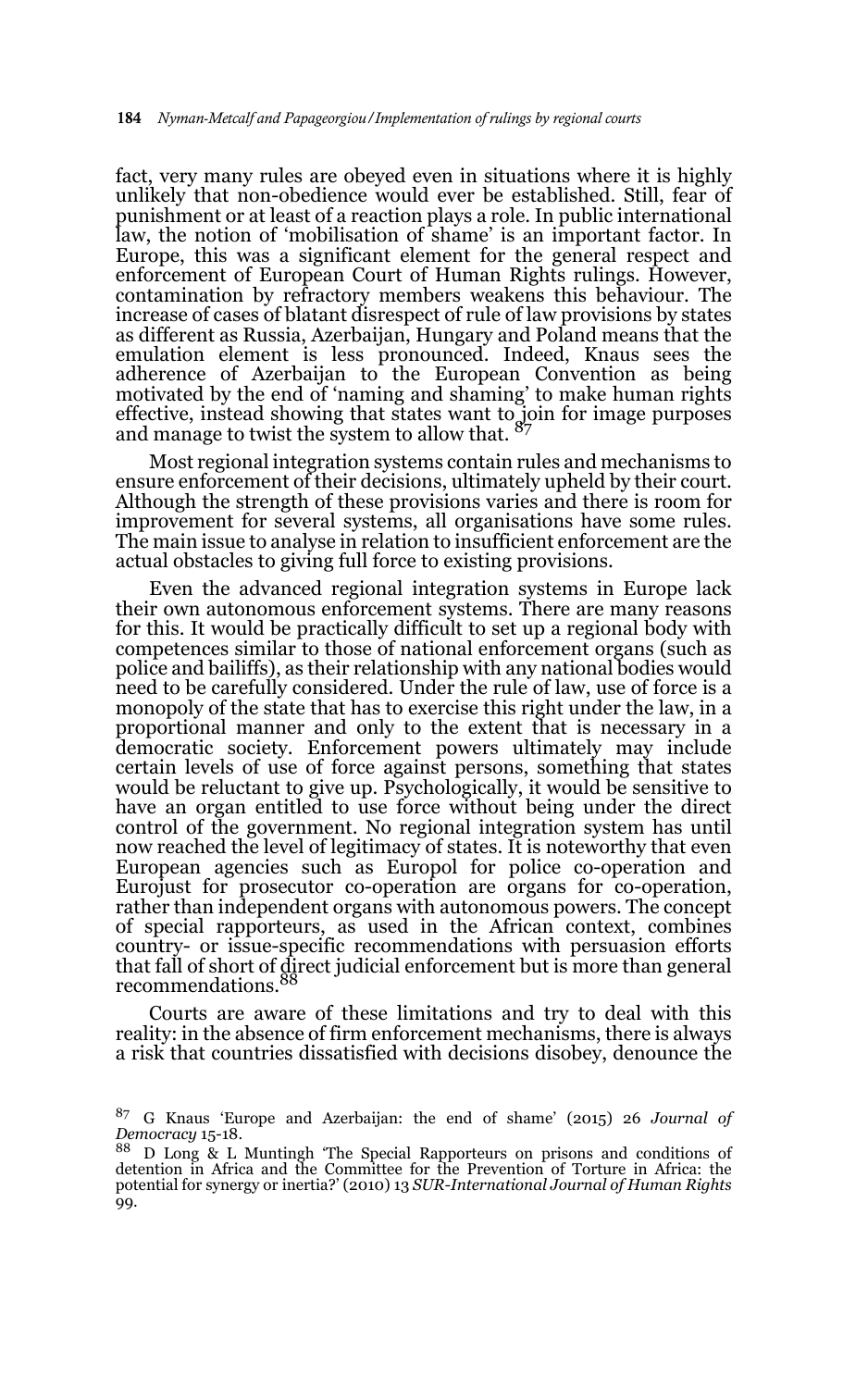courts, or even withdraw from their jurisdiction, if such behaviour carries no consequences. Bringing this to the extreme is the abolition of the tribunal in question. What happened to the SADC Tribunal is an example of how leaders of countries in a not too subtle manner can react against a tribunal that is active and independent, even though the review undertaken by these same leaders found that the Tribunal was properly constituted and had acted within its mandate.

Courts tackle this problem in different ways. The Inter-American Court, for instance, not having any powerful tools to enforce its rulings,<br>aims to ally itself with national courts. Parra Vera<sup>89</sup> suggests that Inter-American Court rulings can help to strengthen such institutions in member states that wish to support human rights against other organs within the state. He sees difference in behaviour according to whether the effect of court decisions is direct or indirect.<sup>90</sup> The factors that affect implementation vary depending on the beneficiaries, the rights in question, the relationship between the national and the regional court and the social context.<sup>91</sup>

Authors underline the role that intermediaries like national elites or civil society can play in promoting adherence to decisions of regional courts.92 In that sense a "compliance partnership" as seen in the case of Colombia and the Inter-American Court<sup>93</sup> could be a strong enhancer for enforcement, not only with civil society but also with the national or other regional judicial authorities. In Africa, the African Court and the African Commission try to build this kind of partnership with civil society and with other courts, in particular, in 'follow-up efforts' to enforcement. Given the absence of any formal follow-up policy to African Commission rulings, NGOs are 'instrumental in applying pressure on and lobbying states at domestic and international levels' to make them comply with rulings.<sup>94</sup>

### **3.3 The rights of the individual**

For international co-operation between states there is a default implementation mechanism in the shape of diplomacy and the rules that have developed over centuries. Regional organisations create special systems, organs and mechanisms or discuss *ad hoc* how problems should be solved. What is different in the kind of regional integration systems that we examine is that they take decisions that directly affect individuals.95 The person is seen in his or her own

<sup>95</sup> J Klabbers *An introduction to international organizations law* (2015) 24-25.

<sup>89</sup> Coordinating lawyer of the Inter-American Court and the person interviewed by the authors.

<sup>90</sup> Parra Vera (n 57 above) 384.

Parra Vera (n 57 above) 387.

<sup>92</sup> Parra Vera (n 57 above) 387.

<sup>93</sup> Huneeus (n 61 above).

<sup>94</sup> F Viljoen & L Louw 'State compliance with the recommendations of the African Commission on Human and Peoples' Rights 1993-2004' (2007) 101 *American Journal of International Law* 1.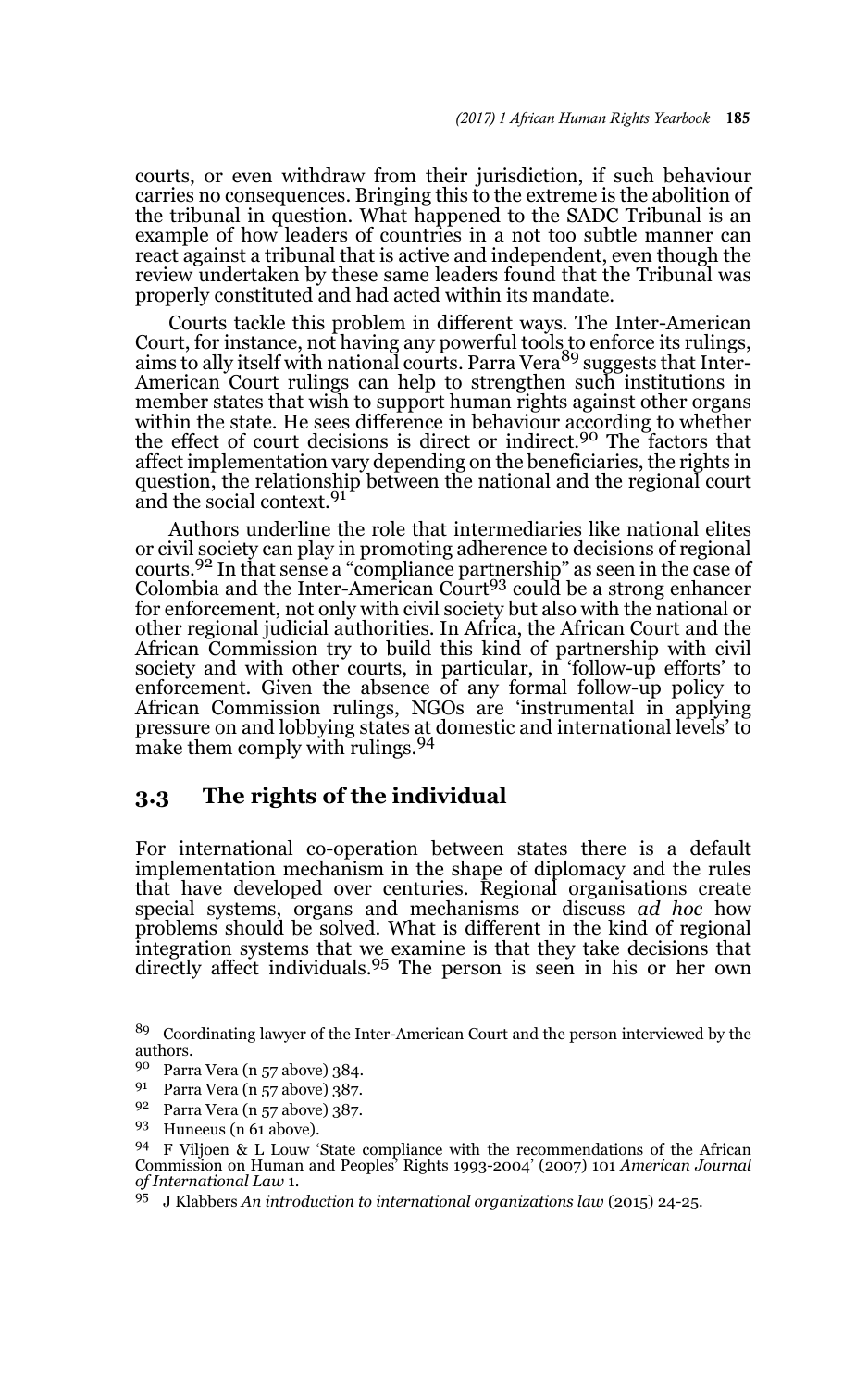capacity, with rights that are upheld by courts. Even if citizenship or residence may matter as it determines the competence of different regional systems, the person is still seen as an individual and not just a subject of a certain state. The person has human rights because he or she is a human and courts are there to protect these rights. This is an important development in international law, dating approximately to the end of the Second World War. However, such decisions must be implemented as the person lacks the possibility to use diplomatic means to persuade states to do – or refrain from doing – something.

Regional human rights courts can show that respect for inalienable rights of individuals go further than – sometimes opportunistic – political decisions, even if taken in a democratic manner. In this way, the courts are allies of the citizens against their own leaders, if needed. Clearly, this can lead to tensions and it is far from evident that national authorities will support implementation of rulings.96 Furthermore, it is essential for regional courts to be very clear on what the rights are that they protect, how and why, so that their actions are not seen as alien impositions against the will of the people. The way popular opposition against the European Court of Human Rights has been drummed up by the tabloid press in the United Kingdom shows that even a mature and well-functioning regional human rights system cannot presume support.

Access to the courts is another essential issue. As regional organisations become more important in many fields, they take an increasing number of decisions that affect individuals. There must be corresponding access to justice as there needs to be a tandem between decisions taken at regional level and the possibility to challenge them. If a regional integration system is created without such possibilities, it could rightly be seen as weakening the rule of law. This would be the case also in the event that the system makes access to justice more complicated, even if not totally impossible. For a positive impact of a regional integration system on rule of law and democracy, effective enforcement should be combined with guarantees of legal accessibility (including appealing decisions to a judicial organ).

Legal accessibility is more than just the existence of courts: it includes a real possibility to gain effective access to justice. Its importance is seen for example in the number of European Court of Human Rights cases concerning violation of article 6 of European Convention, on the right to a fair trial and access to legal remedies. Among requirements are demands that processes are not overly complicated or time-consuming, that there are practical as well as

<sup>&</sup>lt;sup>96</sup> In Uruguay, legislation instituting impunity for serious crimes against human rights (abduction and forcible adoption of babies) was found against human rights and thus illegal, even if it was adopted by democratic vote in referenda. The Inter-American Court ruling concurred with a ruling by the Supreme Court of Uruguay. It has to be noted that the fact that the rulings were implemented are due to support of the President of Uruguay, who stated that adherence to Inter-American Court rulings was a voluntary and sovereign act of the country. Case *Gelman v Uruguay*. See Parra Vera (n 57 above) 408.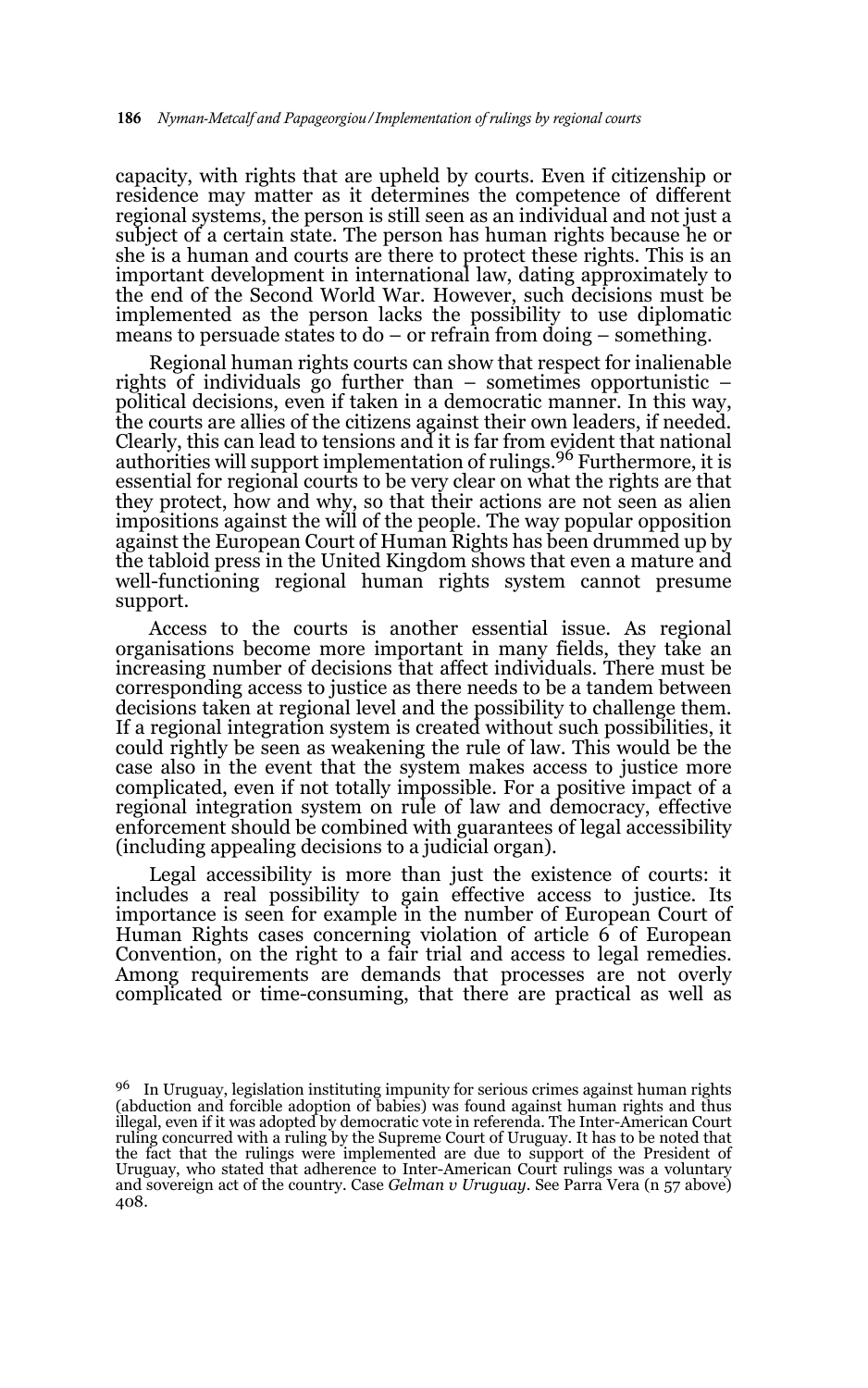formal guarantees for an actual access to courts or other legal bodies and that the cost of a process is not prohibitive.<sup>97</sup>

International protection of human rights can only be subsidiary to the national one: it is national political processes that guarantee enforcement. Regional human rights systems usually require exhaustion of domestic remedies, even if the exact way in which this is done varies. The reasons are both practical – to keep the case load at a reasonable level – and ideological – as regional courts supplement and<br>do not replace national ones.<sup>98</sup> There are also exceptions, like the ECOWAS Community Court of Justice, that does not require exhaustion of national remedies and that through this has managed to influence controversial issues where states have been reluctant to adjudicate.<sup>99</sup> Regional systems should aim to not only provide compensation for victims in particular cases, but also to create a body of principles and standards with the purpose of influencing democratic processes and strengthening mechanisms for the protection of rights at domestic level, recognising the limits of international oversight.

### **4 IMPROVING ENFORCEMENT**

It is generally accepted that regional integration presupposes a minimum of democracy at national level since the enforcement to a large extent depends on the member states. We have stated that regional judicial organs supplement national ones, rather replace them. Blatant cases of generalised disrespect of rule of law and overt dictatorships cannot fall under the cases examined in this article. A certain level of democracy is required for enforcement of regional court decisions.100 In some events, like for ECOWAS, the enforcement may come about as a consequence of political changes, when a new government complies with decisions the court took regarding actions of a previous regime.101 Even if the end result may be positive, this is not a viable way to ensure proper enforcement, since the idea should be that all governments recognise the rulings of the courts they have created and ensure their enforcement.

Regional integration organisations support enforcement of decisions, ultimately upheld by their courts. Although the strength of these provisions varies and there is room for improvement in several systems, all organisations have some rules. These include strict reporting mechanisms; special monitoring systems; or ultimately the ability to sanction states by suspension or expulsion from the

<sup>97</sup> A Frändberg 'Legal accessibility' in A Frandberg, S Hedlund & T Spaak (eds) *Festskrift till Anders Fogelklou* (2008) 33-47.

<sup>98</sup> On the African system, see Van der Linde & Louw (n 16 above) 171.

<sup>99</sup> Adjolohoun (n 46 above) 344.

<sup>100</sup> Viljoen and Louw in their analysis of cases of noncompliance to rulings of the African Commission demonstrate that out of the '13 cases of clear States noncompliance' with the Commission`s recommendations, the wide majority were characterised as unfree according to the Freedom House index. See Viljoen & Louw (n 94 above) 44.  $101$  Adjolohoun (n 46 above) 346.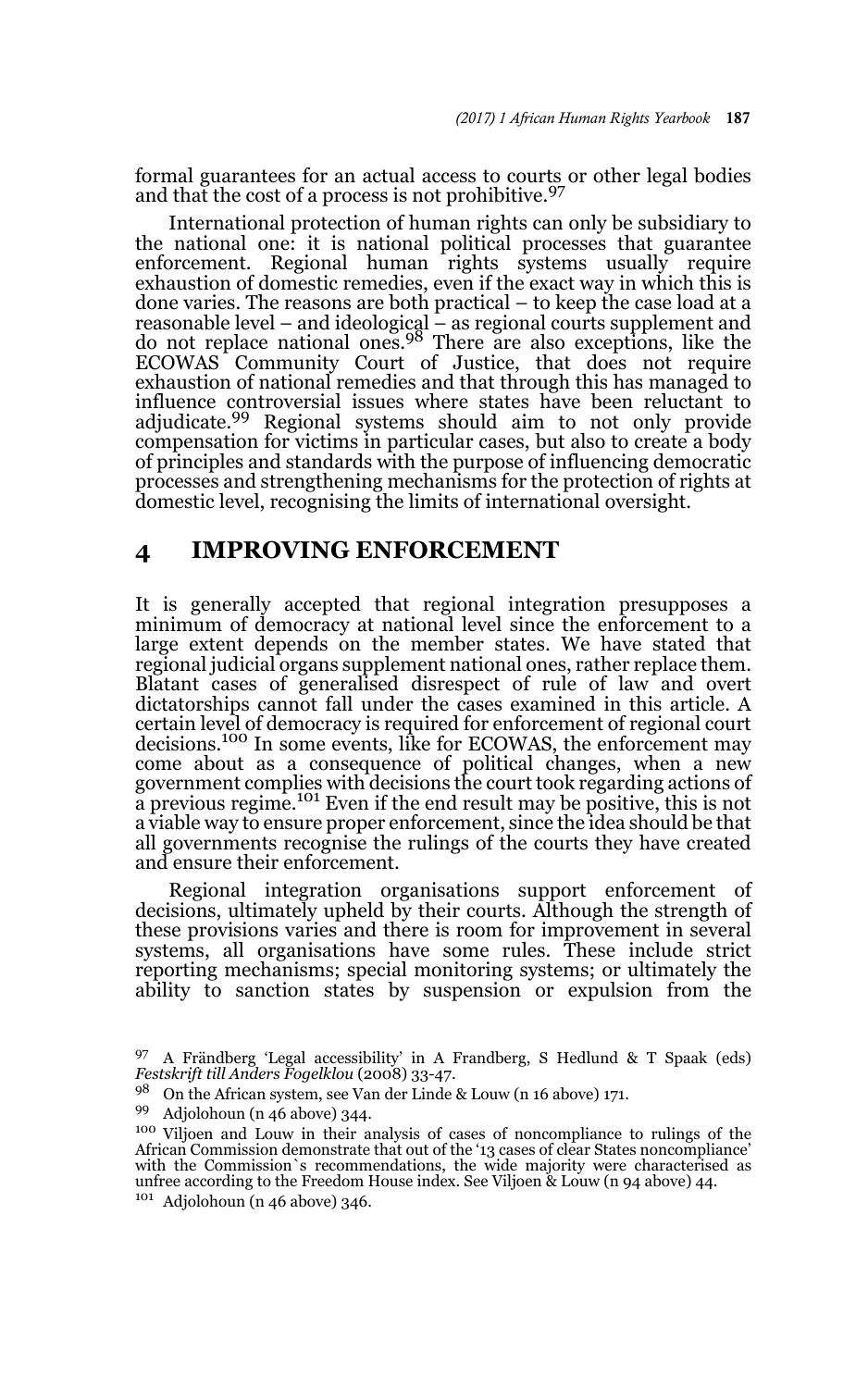organisation. What has been described by Viljoen and Louw as the indirect effect of human rights law is the 'incremental and less immediate' changes that countries need to establish in order to achieve a higher degree of compliance with human rights rulings.<sup>102</sup>

As a comparative example from the Americas, the Inter-American Court has achieved some success with implementation of rulings that contained detailed requirements for the state to report on what measures it had taken against impunity. If the conditions the state has to meet are set out in detail, it is difficult for it to ignore this, especially if civil society and the victims of the human rights abuse keep up pressure on the government, as we discussed above for Guatemala. The African Commission is an example of how relatively brief references only to the articles infringed without much further explanation were replaced with more motivated decisions and recommendations.<sup>103</sup> If we assume good will of states to enforce rulings, they may need<br>assistance in knowing what this can mean.<sup>104</sup> Protection of human rights may require procedural as well as substantive law changes or changes to the working practices of authorities in member states and this should be made clear in the relevant decision. A clear decision against which to compare measures taken will help both those monitoring enforcement and those actually undertaking it. Treaty bodies can facilitate the enforcement of their decisions through their<br>follow-up procedures.<sup>105</sup> An explicit right to undertake measures, like what  $OAS$  adopted in  $2001$ ,<sup>106</sup> or what is included in the recommendation by the African National Human Rights Institutes<sup>107</sup> provides tools for follow-up. Thus, the style and content of the decisions of the regional courts is not without importance.

The activities that regional integration organs undertake to follow up enforcement (like requiring annual reports) are also essential. As Possi mentions, if judges are supported by a community of lawyers, experts, academics and others, they are more likely to be expansionist and for example enforce human rights in a wider manner than what the<br>letter of the law, narrowly interpreted, permits.<sup>108</sup> Ultimately, an environment may be created in which the enforcement of rulings becomes natural. An assertive civil society plays an important role in this respect. The use of modern technologies can also help increase the regional court's impact and popularity. As the case with the CARICOM Court shows, this can include not only electronic means of receiving or

- <sup>102</sup> Viljoen & Louw (n 94 above) 22.
- <sup>103</sup> Van der Linde & Louw (n 16 above) 173.
- <sup>104</sup> Van der Linde & Louw (n 16 above).

<sup>107</sup> *Guidelines on the Role of NHRIs* (n 32 above) 10.

<sup>105</sup> Sandoval shows how ICHR rulings against Peru went from statements on specific aspects of a situation to more general pronouncements on the wider context of the abuses. See Sandoval (n 68 above).

<sup>106</sup> OAS General Assembly Resolution on 'Evaluation of the workings of the Inter-American system for the protection and promotion of human rights with a view to its improvement and strengthening' (AC/Res. 1828 (XXXI-O/01).

 $^{108}$  Possi (n 40 above) 202. This was the case with the EU in the 1950s and 1960s as well as with the EAC in the 2000s.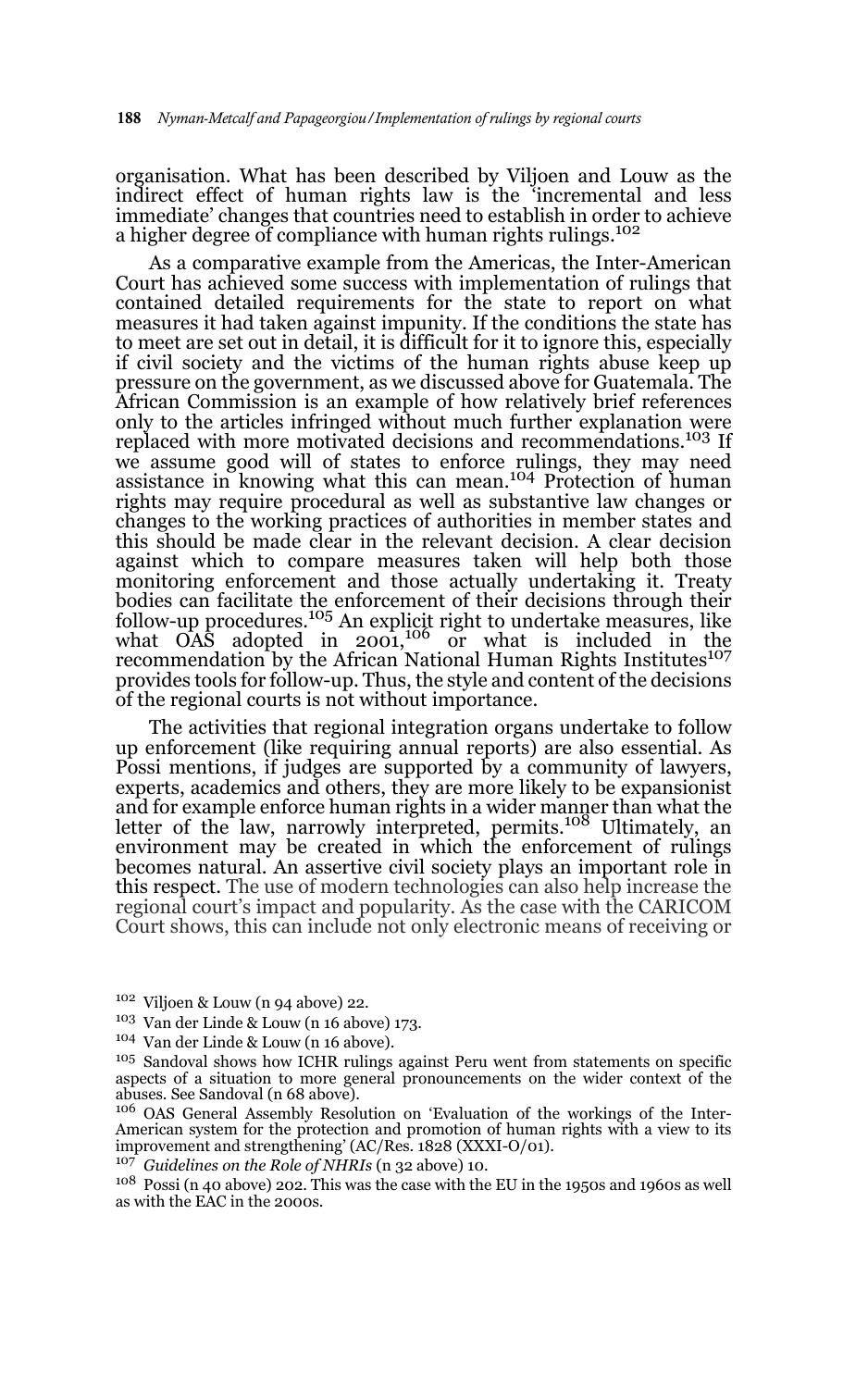sending documents, but also holding electronic court sessions, hearing applicants or witnesses remotely and, generally, becoming more accessible to citizens.

A more dramatic and ultimate means to enhance enforcement is the introduction of some form of suspension in the constitutive documents of regional integration organisations.109 Even if this remains a 'nuclear option' never to be used in practice, it helps obedience to the rules and enhances enforcement of decisions, not only of courts but of regional integration generally.

# **5 CONCLUDING REMARKS**

Regional courts in many parts of the world have surprisingly wide powers, given the level of regional integration that has so far been achieved. The reasons are linked to the internationalisation of human rights, the fact that regional organisations tend to reproduce the institutional structure of more integrated systems, or a desire by states to relegate legal issues, including rights of individuals, to judicial professionals. This may be done without being aware of the long-term impact of such choice on policy, overestimating their capacity to control courts. Such courts, endowed with wide powers, well acquainted with the regional political environment and with relative independence from any specific state, may become a natural mechanism of control of national political behaviour in support of the rights of individuals. Through the activities of these courts, states gradually become aware of the limits they have themselves set and citizens of their possibilities to challenge political power beyond the national context. Though this picture is far from uniform and depends on the implicit acceptance by states and governments, regional courts have become an important feature of the global judicial structure. This includes both specialised regional human rights courts and general courts of regional integration systems.

The authority of the decisions of the international judicial organs depends in part on the social legitimacy they achieve and on the existence of a community of stakeholders that accompanies and disseminates their standards. Many regional courts have managed to build up a considerable legitimacy through their independence and professionalism. At the same time, their capacity to enforce implementation of their decisions remains precarious. As shown, even as the regional court system is increasingly well developed and active, the courts in many instances lack efficient mechanisms to enforce their rulings. In most cases, the enforcement system relies on member state organs. Regional courts cannot replace national ones in terms of protecting citizens: and their impact as well as that of the regional organisations constantly needs to be reaffirmed and they have to demonstrate – through their commitment and results – that they merit loyalty from citizens. If the rulings of courts are not enforced, this will

<sup>109</sup> Metcalf & Papageorgiou (n 86 above) 129.